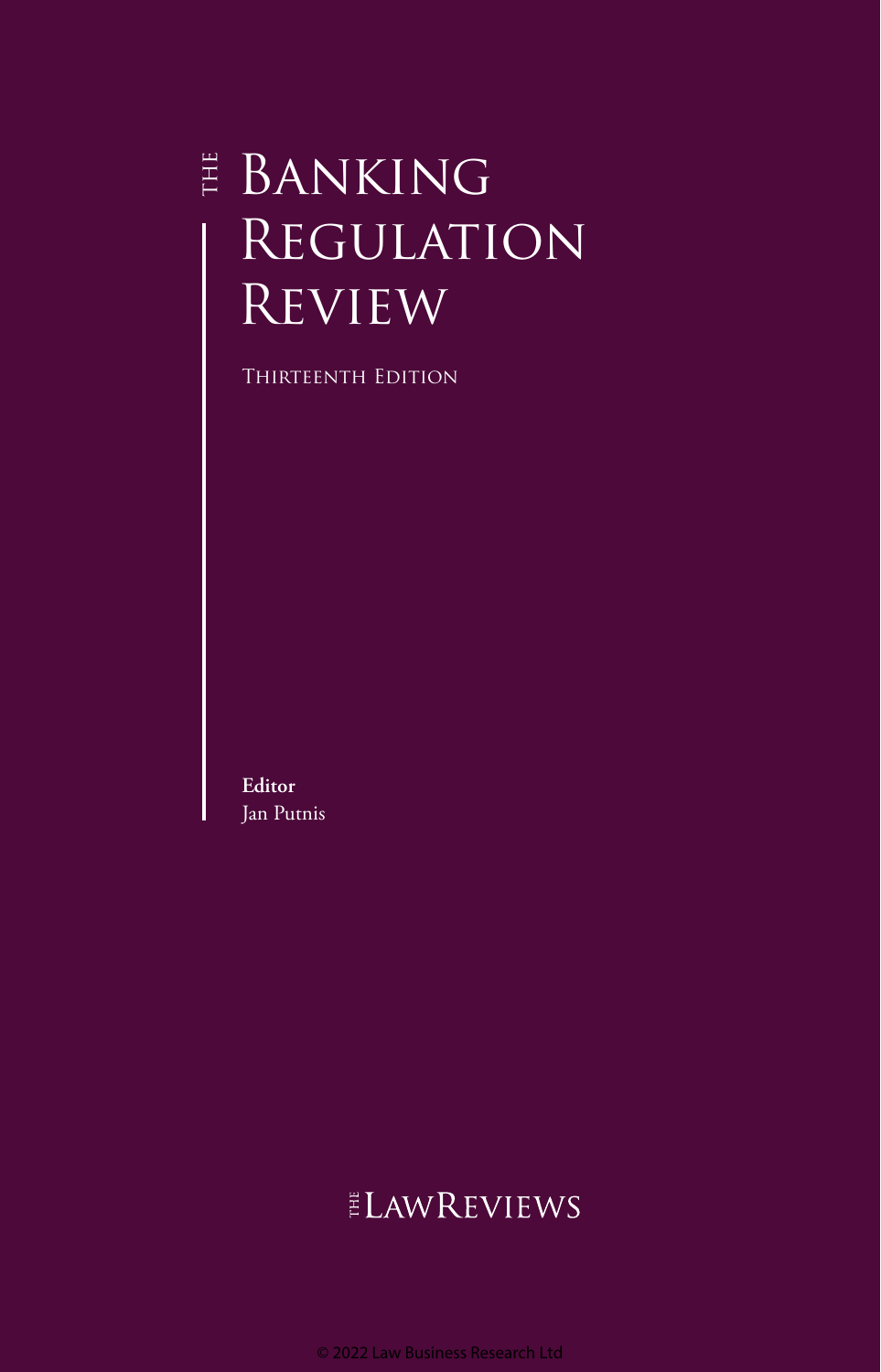# **E** BANKING Regulation **REVIEW**

Thirteenth Edition

Reproduced with permission from Law Business Research Ltd This article was first published in May 2022 For further information please contact Nick.Barette@thelawreviews.co.uk

**Editor** Jan Putnis

ELAWREVIEWS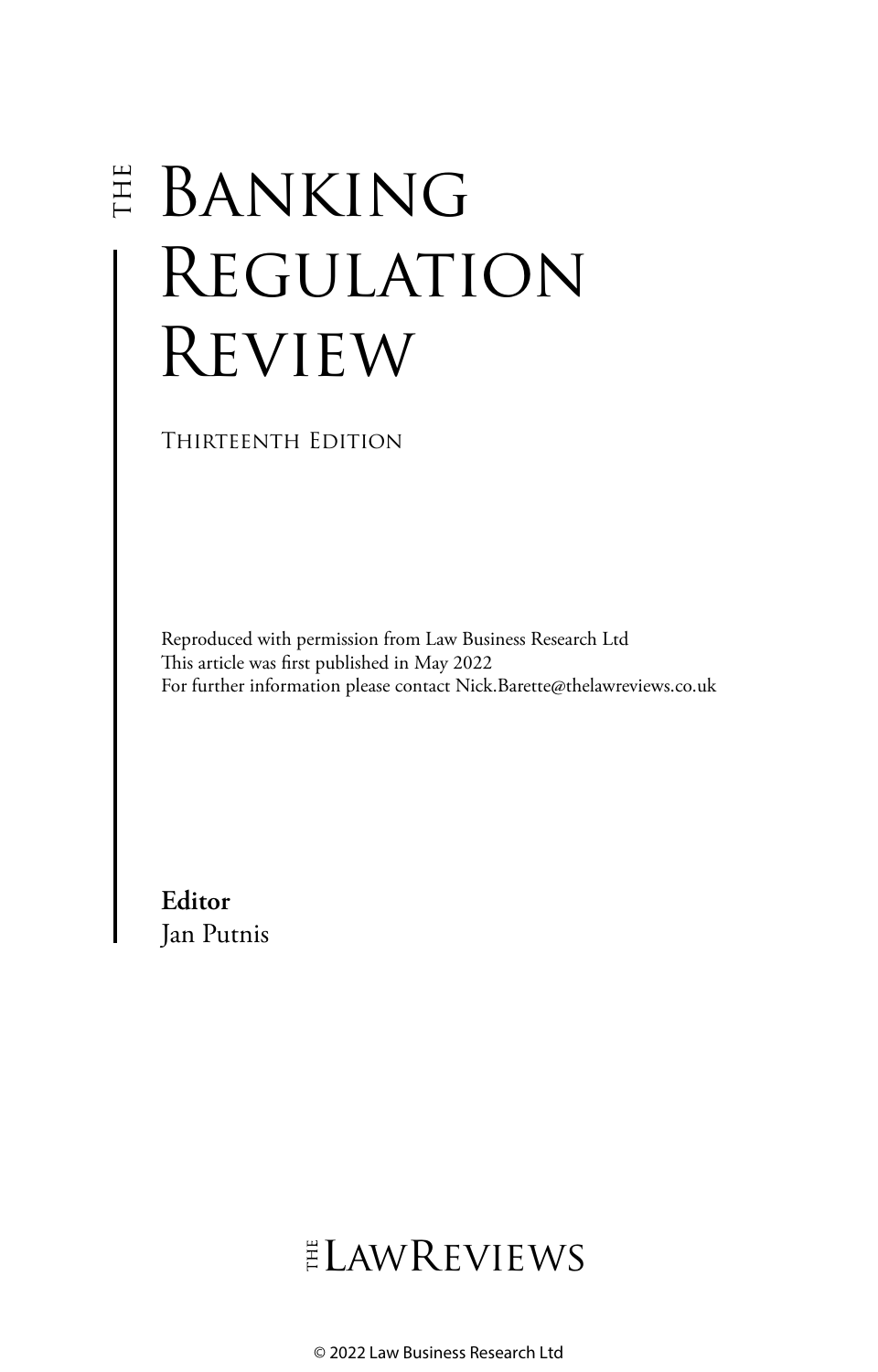#### PUBLISHER Clare Bolton

#### HEAD OF BUSINESS DEVELOPMENT Nick Barette

BUSINESS DEVELOPMENT MANAGERS Rebecca Mogridge, Katie Hodgetts, Joey Kwok

BUSINESS DEVELOPMENT ASSOCIATE Archie McEwan

> RESEARCH LEAD Kieran Hansen

EDITORIAL COORDINATOR Gracie Ford

PRODUCTION AND OPERATIONS DIRECTOR Adam Myers

> PRODUCTION EDITOR Anne Borthwick

#### **SUBEDITOR** Robbie Kelly

CHIEF EXECUTIVE OFFICER Nick Brailey

Published in the United Kingdom by Law Business Research Ltd, London Meridian House, 34–35 Farringdon Street, London, EC4A 4HL, UK © 2022 Law Business Research Ltd www.TheLawReviews.co.uk

No photocopying: copyright licences do not apply. The information provided in this publication is general and may not apply in a specific situation, nor does it necessarily represent the views of authors' firms or their clients. Legal advice should always be sought before taking any legal action based on the information provided. The publishers accept no responsibility for any acts or omissions contained herein. Although the information provided was accurate as at April 2022, be advised that this is a developing area. Enquiries concerning reproduction should be sent to Law Business Research, at the address above. Enquiries concerning editorial content should be directed to the Publisher – clare.bolton@lbresearch.com

ISBN 978-1-80449-070-9

Printed in Great Britain by Encompass Print Solutions, Derbyshire Tel: 0844 2480 112

© 2022 Law Business Research Ltd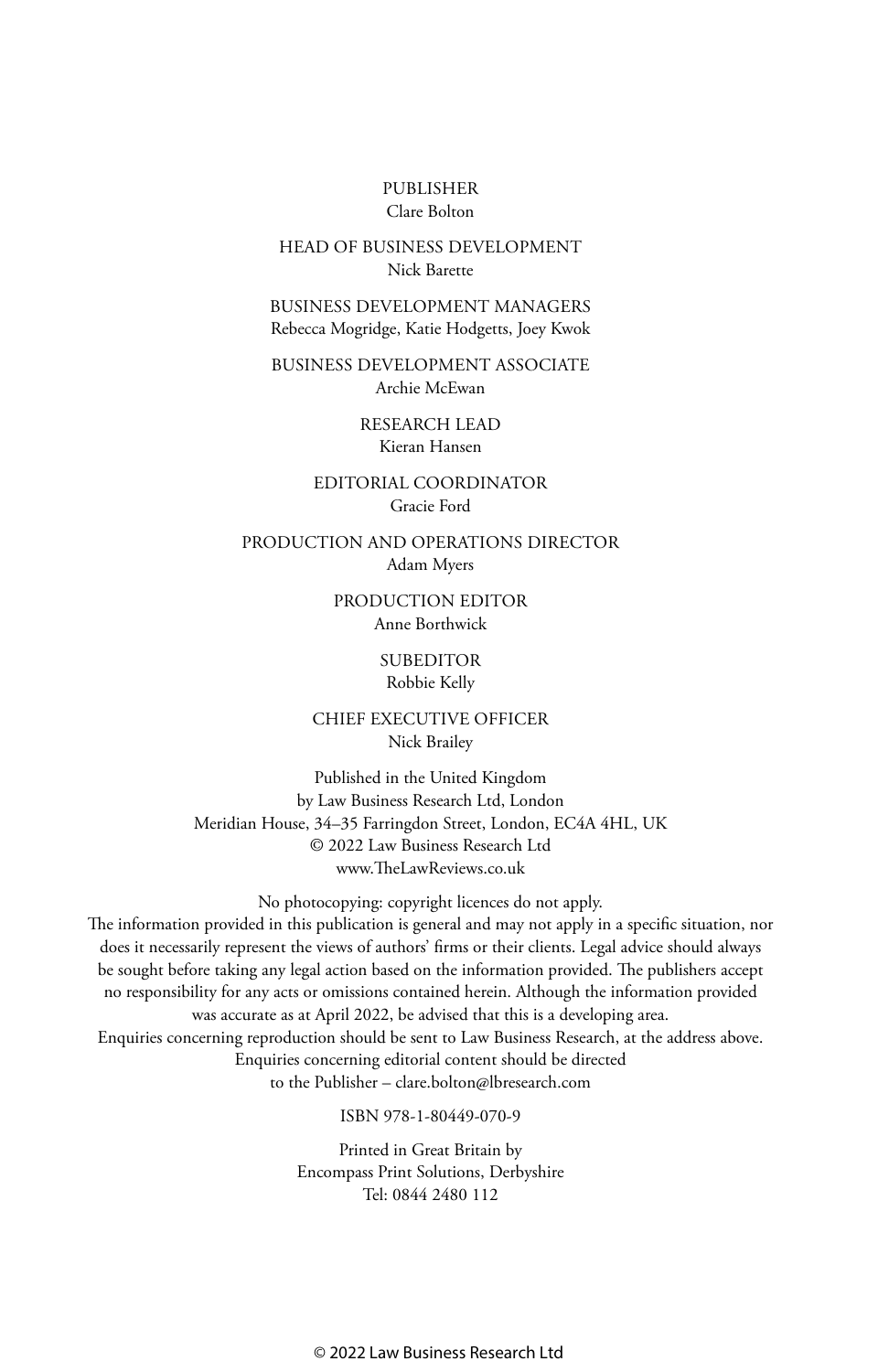## ACKNOWLEDGEMENTS

The publisher acknowledges and thanks the following for their assistance throughout the preparation of this book:

ADNAN SUNDRA & LOW

#### ADVOCATUR SEEGER, FRICK & PARTNER AG

ADVOKATFIRMAET BAHR AS

ADVOKATFIRMAN VINGE

AFRIDI & ANGELL

ALFA MONACO

ALLEN & GLEDHILL LLP

ANDERSON MŌRI & TOMOTSUNE

BECCAR VARELA

BONELLIEREDE

BREDIN PRAT

CASTRÉN & SNELLMAN ATTORNEYS LTD

CHANCERY CHAMBERS

CREDIT AGRICOLE CORPORATE & INVESTMENT BANK (CHINA) LIMITED

DAVIS POLK & WARDWELL LLP

DE BRAUW BLACKSTONE WESTBROEK

GRATA INTERNATIONAL

HENGELER MUELLER PARTNERSCHAFT VON RECHTSANWÄLTEN MBB

HOGAN LOVELLS

LEE AND LI, ATTORNEYS-AT-LAW

LENZ & STAEHELIN

MASON HAYES & CURRAN LLP

© 2022 Law Business Research Ltd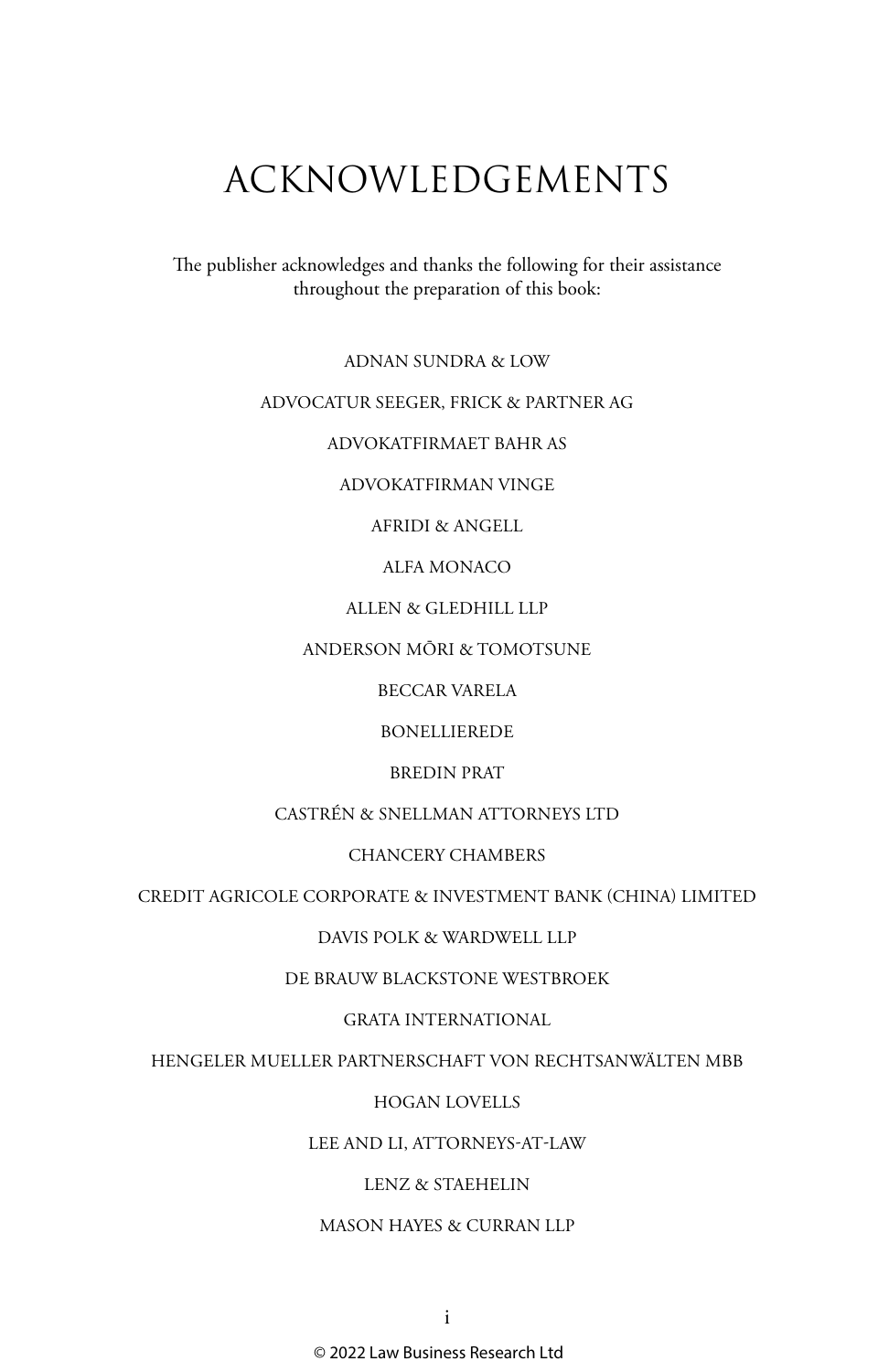MC JURIST ATTORNEYS-AT-LAW MORALES & JUSTINIANO NAUTADUTILH PINHEIRO NETO ADVOGADOS PIPER ALDERMAN RUSSELL MCVEAGH SAMVĀD: PARTNERS SLAUGHTER AND MAY URÍA MENÉNDEZ WERKSMANS ATTORNEYS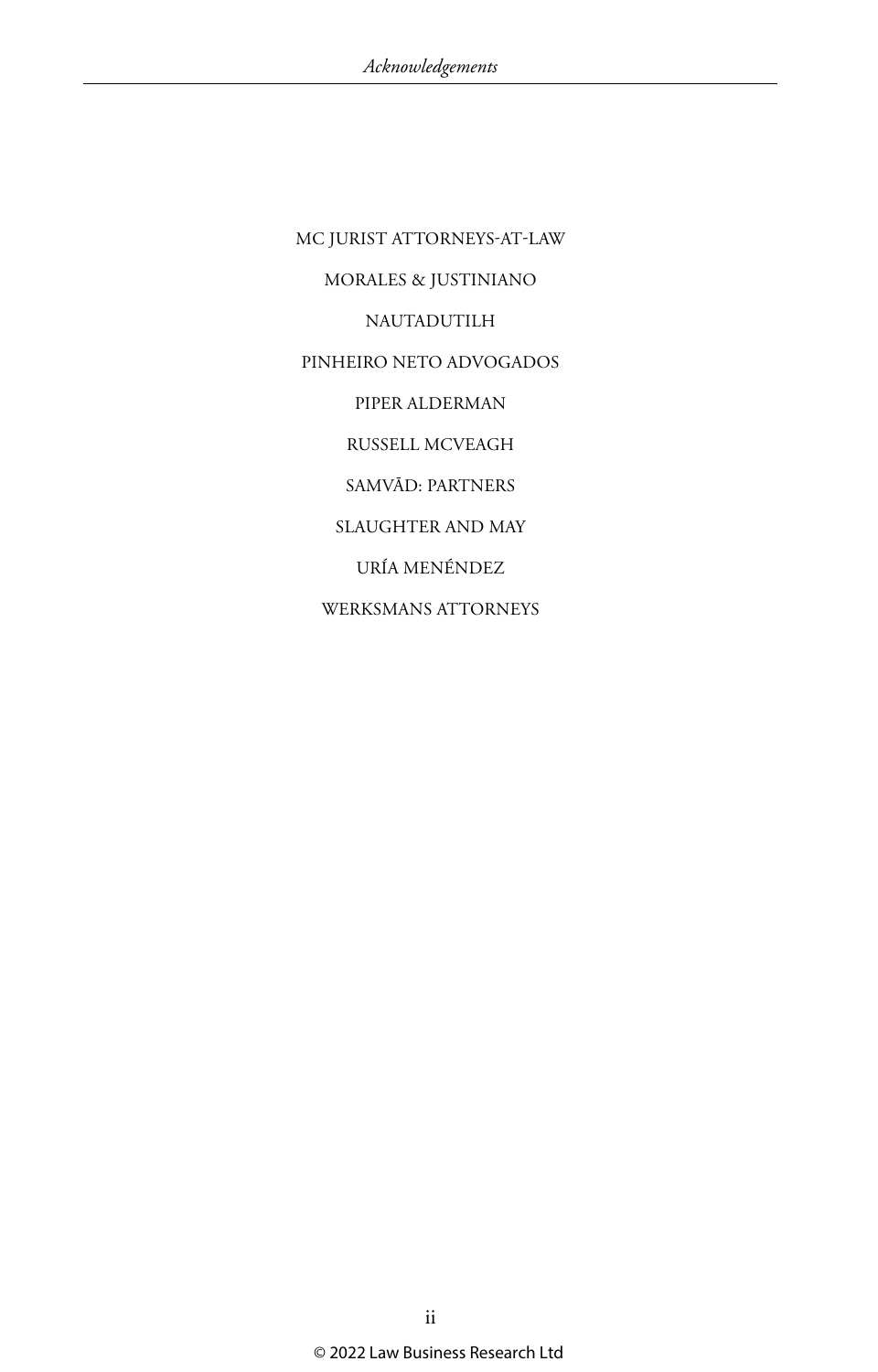# CONTENTS

| Jan Putnis |                                                                            |  |
|------------|----------------------------------------------------------------------------|--|
| Chapter 1  |                                                                            |  |
|            | Jan Putnis and Tolek Petch                                                 |  |
| Chapter 2  |                                                                            |  |
|            | Nuno de Miranda Catanas and Laura Maia Lucena                              |  |
| Chapter 3  |                                                                            |  |
|            | Pablo José Torretta and Francisco Grosso                                   |  |
| Chapter 4  |                                                                            |  |
|            | Andrea Beatty, Chelsea Payne, Lucy McCoy, Shannon Hatheier and Tom Murdoch |  |
| Chapter 5  |                                                                            |  |
|            | Sir Trevor Carmichael QC                                                   |  |
| Chapter 6  |                                                                            |  |
|            | Anne Fontaine and Pierre De Pauw                                           |  |
| Chapter 7  |                                                                            |  |
|            | Tiago A D Themudo Lessa, Rafael José Lopes Gaspar, Fábio Moretti de Góis   |  |
|            | and Vinicius Gonzaga                                                       |  |
| Chapter 8  |                                                                            |  |
|            | Shengzhe Wang and Fugui Tan                                                |  |
| Chapter 9  |                                                                            |  |
|            | Jan Putnis, Ben Goldstein and David Kasal                                  |  |
| Chapter 10 |                                                                            |  |
|            | Janne Lauha, Hannu Huotilainen and Heidi Lumme                             |  |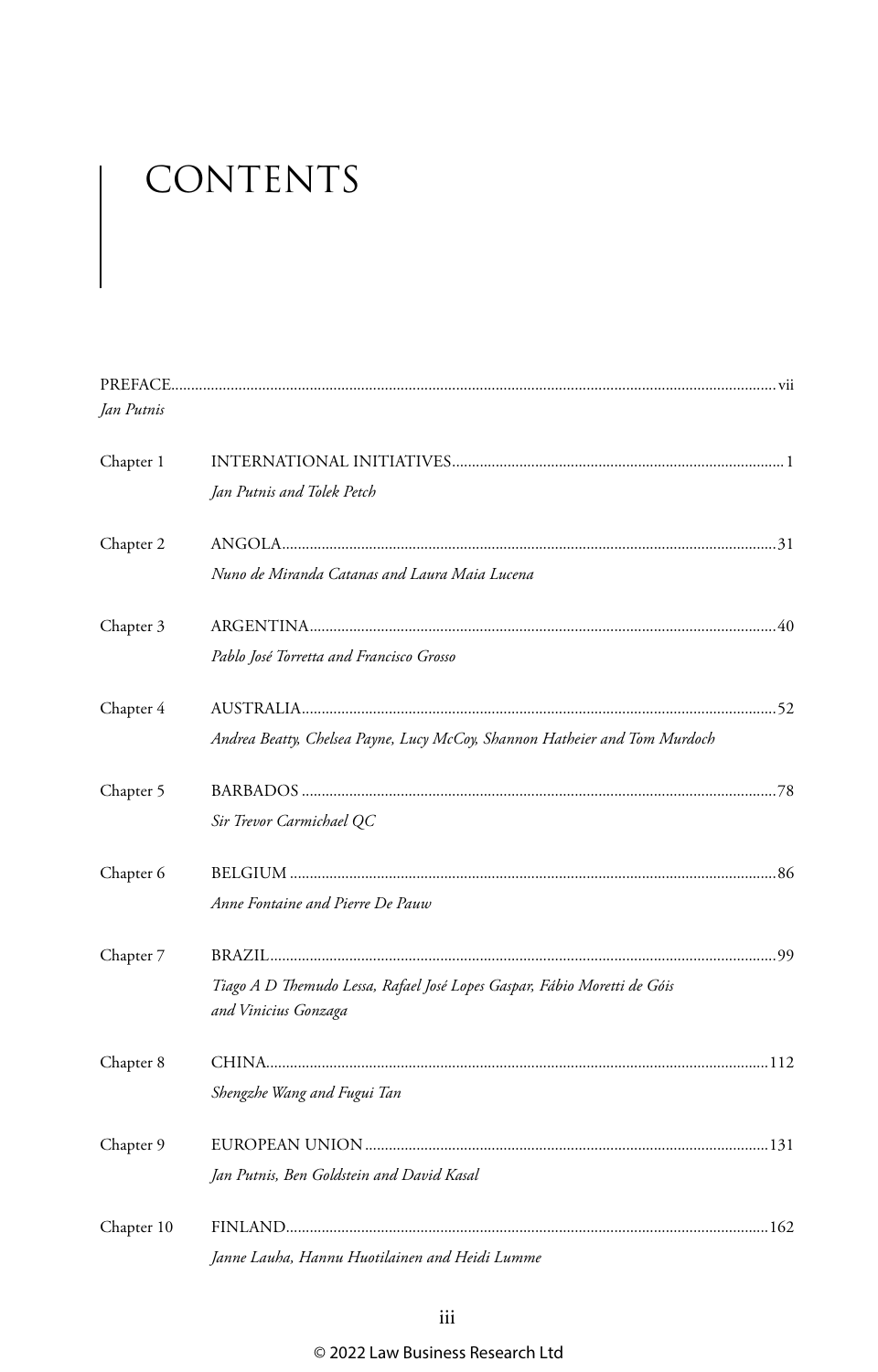| Chapter 11 |                                                                              |  |
|------------|------------------------------------------------------------------------------|--|
|            | Didier Martin, Samuel Pariente, Jessica Chartier, Béna Mara and Gaël Rivière |  |
| Chapter 12 |                                                                              |  |
|            | Sven H Schneider and Jan L Steffen                                           |  |
| Chapter 13 |                                                                              |  |
|            | Peter Lake                                                                   |  |
| Chapter 14 |                                                                              |  |
|            | Vineetha M G, Pratik Patnaik, Namit Gehlot and Shubham Bharti                |  |
| Chapter 15 |                                                                              |  |
|            | Liam Flynn, Joanne Costello and Seán van Haaster                             |  |
| Chapter 16 |                                                                              |  |
|            | Giuseppe Rumi, Andrea Savigliano and Giulio Vece                             |  |
| Chapter 17 |                                                                              |  |
|            | Hirohito Akagami and Yuhei Watanabe                                          |  |
| Chapter 18 |                                                                              |  |
|            | Marina Kahiani                                                               |  |
| Chapter 19 |                                                                              |  |
|            | Mario Frick and Christine Reiff-Näscher                                      |  |
| Chapter 20 |                                                                              |  |
|            | Rodney Gerard D'Cruz                                                         |  |
| Chapter 21 |                                                                              |  |
|            | Federico De Noriega Olea and María Aldonza Sakar Almirante                   |  |
| Chapter 22 |                                                                              |  |
|            | <i>Mireille Chauvet</i>                                                      |  |
| Chapter 23 |                                                                              |  |
|            | Mariken van Loopik                                                           |  |
| Chapter 24 |                                                                              |  |
|            | Guy Lethbridge and Debbie Booth                                              |  |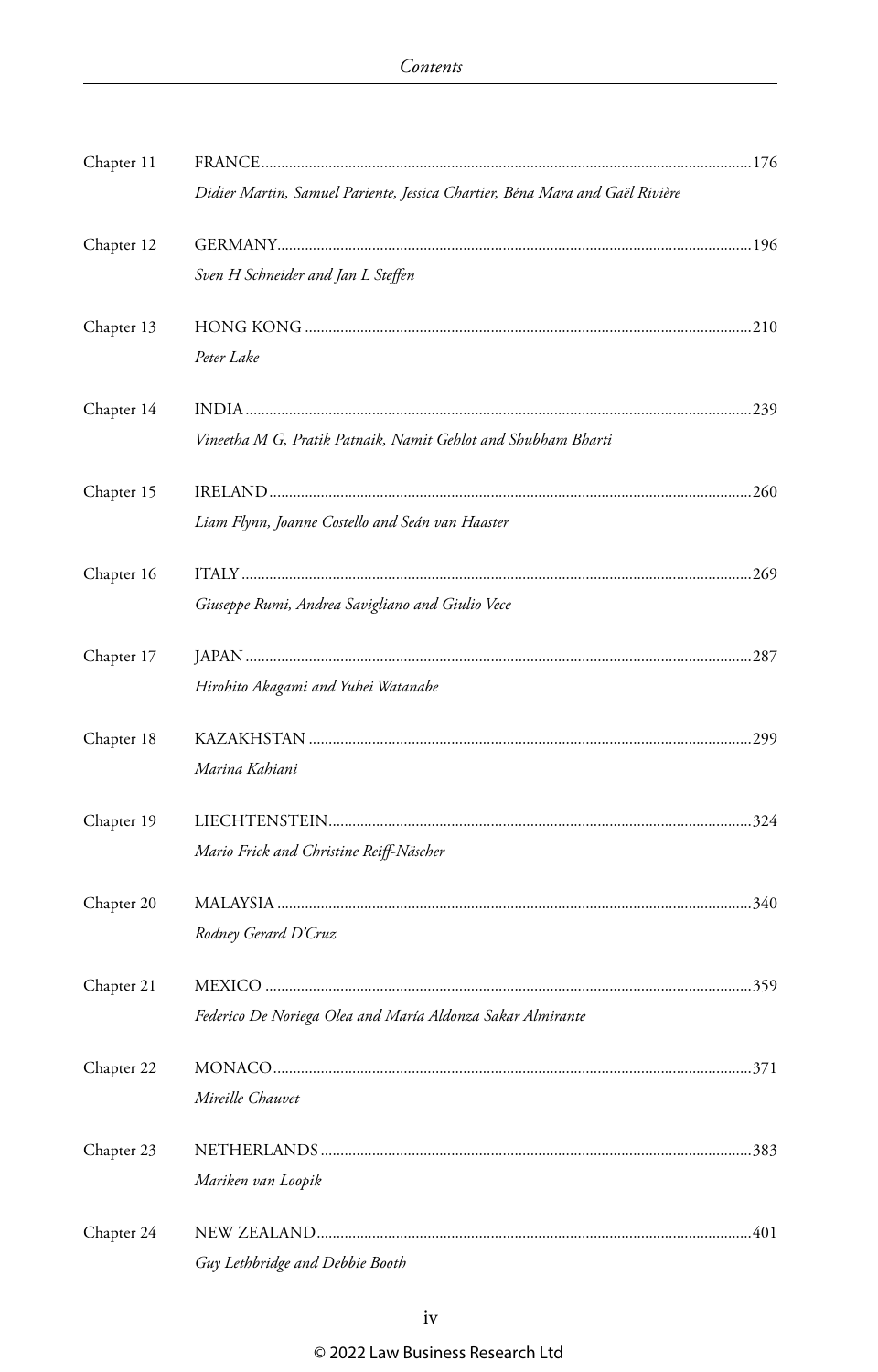| Chapter 25 |                                                                              |  |
|------------|------------------------------------------------------------------------------|--|
|            | Markus Nilssen, Vanessa Kalvenes, Marcus Cordero-Moss and Sondre Kyte        |  |
| Chapter 26 |                                                                              |  |
|            | Rafael A Morales                                                             |  |
| Chapter 27 |                                                                              |  |
|            | Pedro Ferreira Malaquias and Domingos Salgado                                |  |
| Chapter 28 |                                                                              |  |
|            | Francis Mok                                                                  |  |
| Chapter 29 |                                                                              |  |
|            | Natalie Scott                                                                |  |
| Chapter 30 |                                                                              |  |
|            | Fredrik Wilkens and Henrik Schön                                             |  |
| Chapter 31 |                                                                              |  |
|            | Shelby R du Pasquier, Patrick Hünerwadel, Marcel Tranchet and Valérie Menoud |  |
| Chapter 32 |                                                                              |  |
|            | James C C Huang and Maggie Huang                                             |  |
| Chapter 33 |                                                                              |  |
|            | Bashir Ahmed, Rahat Dar and Adite Aloke                                      |  |
| Chapter 34 |                                                                              |  |
|            | Jan Putnis, Nick Bonsall and David Shone                                     |  |
| Chapter 35 |                                                                              |  |
|            | Luigi L De Ghenghi and Karen C Pelzer                                        |  |
| Appendix 1 |                                                                              |  |
| Appendix 2 |                                                                              |  |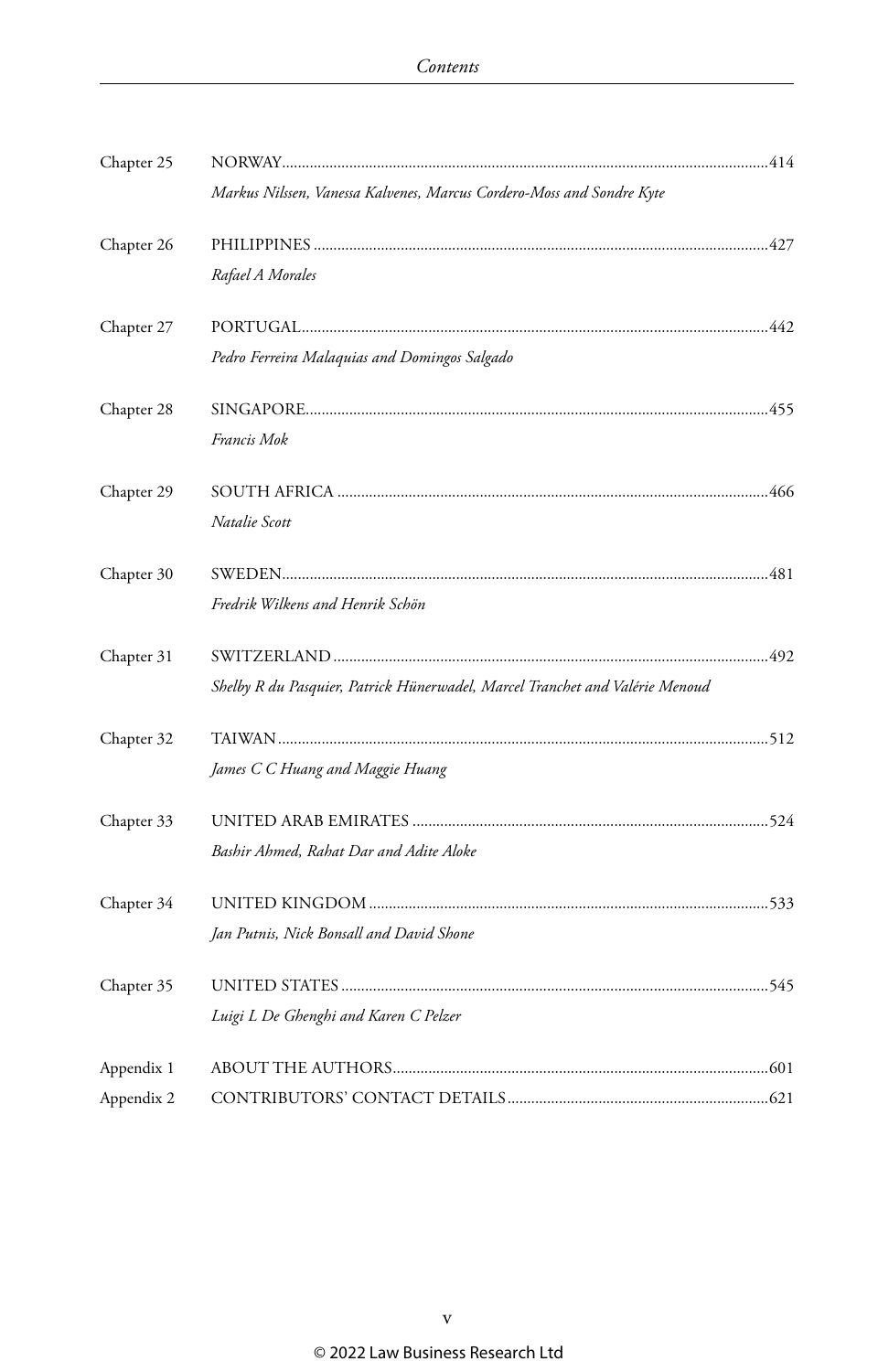# PREFACE

The past year in banking regulation has been dominated, in most parts of the world, by the severe economic effects of the coronavirus pandemic. Governments and regulators have taken unprecedented steps to support businesses and individuals through the crisis. In financial terms, much of this support has been channelled through banks, and banks have had to work hard to continue to lend and to serve their customers in this difficult period.

Despite the human suffering and long-term economic damage that the pandemic has caused, there has been no significant banking crisis in the past year and, in most countries, no real sign that banks are failing to weather the storm so far. While there are of course exceptions, this is in large part a consequence of the relatively strong capital and liquidity position that banks around the world were in before the pandemic struck, which was itself a position that would not have arisen in many countries without the comprehensive prudential regulatory reforms that followed the global financial crisis of 2007–2009. Indeed, some regulators have commented that the pandemic is proving to be the first real test of those reforms and that, at least so far, the rules and institutional frameworks for banking regulation that were created after the global financial crisis have proven their worth.

As in all ongoing crises, there are causes for both pessimism and optimism. A pessimistic assessment with which it is hard to argue in many parts of the world is that we are still at an early stage in the economic damage that the pandemic has caused. The gradual withdrawal of government support programmes for businesses and the consequent further increases in non-performing loans with which banks have to deal will pose a further severe test for the banking systems of many countries at a time when governments will be relying on banks to support economic recovery. In some countries the strong links between bank viability and the ability of governments to issue sovereign debt at sustainable interest rates may re-emerge as a significant problem.

The optimistic assessment is necessarily a longer-term one given the challenges that the pandemic continues to present. The pandemic has undoubtedly provided the banking sector with an opportunity to show that it can be a force for financial stability and economic renewal at a time of crisis, in marked contrast to the blow to confidence that the sector suffered following the global financial crisis. This opportunity is closely linked to moves by many banks to consider their corporate purpose, the sustainability of their activities in environmental and social terms, and the quality, and in many cases the diversity, of their governance. This somewhat disparate collection of objectives, referred to as ESG (for environmental, social and governance) in many parts of the world, is increasingly dominating discourse between banks and their regulators and investors. Whether this would have happened in quite the way it has without the pandemic is impossible to know, but it does not seem much of an exaggeration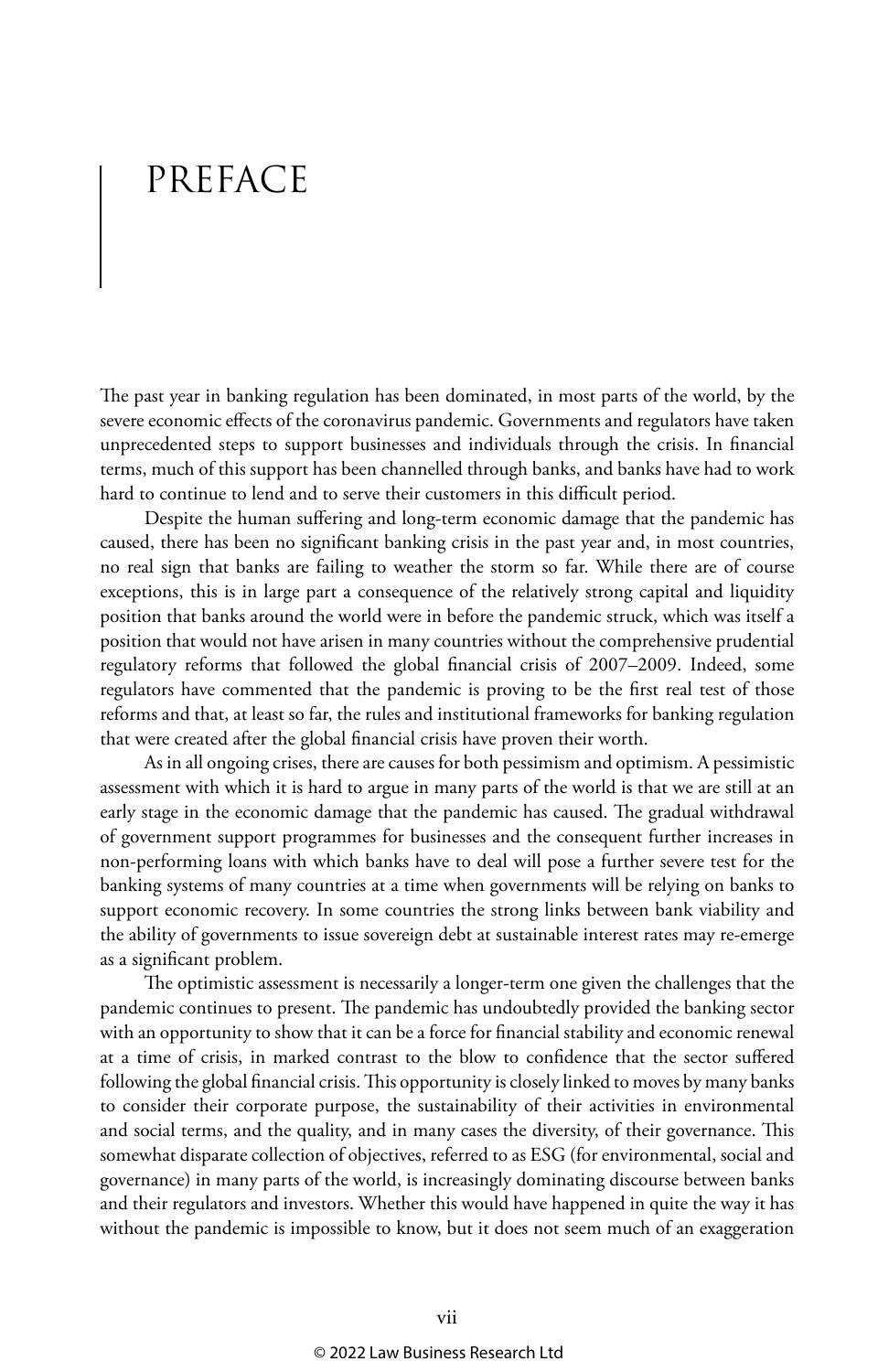to suggest that in many countries the banking sector that will emerge from the pandemic will have a series of cultural and business objectives that are quite different from those that existed before.

Regulators have become more assertive on these matters, particularly with regard to environmental objectives, and we will increasingly see a harder edge to the expectations that they are forming of banks' adherence to policies designed to address climate change. The repricing of many risks that is expected to take place as opinion settles on the pace at which transition to a low-carbon economy should take place will have a profound effect on the balance sheets of many banks. Shareholder pressure will force change in some banks, and banks with significant exposure to the petroleum economy will have to consider radical changes to their business models.

On social matters, financial inclusion and fair treatment of vulnerable customers are motivating legal and regulatory reform in many countries. There is a strong link between financial inclusion and the adoption of new technologies and business models, particularly in payment services. Many of the businesses that are contributing to the adoption of these technologies are not banks but rely on banks (or payment systems that are owned or controlled by banks) in order to operate. Allied to this are the increasingly serious and well-resourced attempts by firms using distributed ledger technologies to develop new means of payment, including stablecoins.

Regulators struggle to keep pace with these developments, but they hold back at their peril on addressing the implications for banks. The concept that the same or similar services and activities should be regulated in the same way is proving to be difficult to apply in practice, not least because there is a fundamental difference in financial stability terms between institutions that take deposits and those that do not. But the challenge of how to establish a level playing field on which to supervise banks and non-bank payment firms and lenders is one that must surely be addressed, and addressed soon, by regulators in a coordinated way around the world. The time for regulators to congratulate themselves on the effectiveness of financial sector reform following the global financial crisis has come to an end. It is now time to think hard about where risks lie and how risks will develop in the emerging tech-enabled financial system, and the possible causes of the next financial crisis.

It is perhaps surprising, given all the disruption caused by covid-19, that some countries have managed to push through significant legal and regulatory reforms in banking in the past year. These measures have included significant overhauls of the whole bank regulatory regime in some countries and, in other countries, further moves to implement Basel III standards. We have already seen some important changes of policy and emphasis in the United States under the new Biden administration. Legal and regulatory reform has continued in the European Union, although many initiatives have been delayed by the pandemic. The final departure of the United Kingdom from the European Union single market on 31 December 2020 and the resulting decoupling of London as a major banking centre from the European Union legal framework will continue to have reverberations and structural implications for banks operating in Europe. The long-term implications of Brexit for banks remain hard to predict; in particular, whether it will be a prelude to further fragmentation in banking regulation around the world.

This edition of *The Banking Regulation Review* covers 33 countries and territories in addition to the usual chapters on International Initiatives and the European Union. My thanks go to the authors for continuing to prepare informative chapters in the difficult and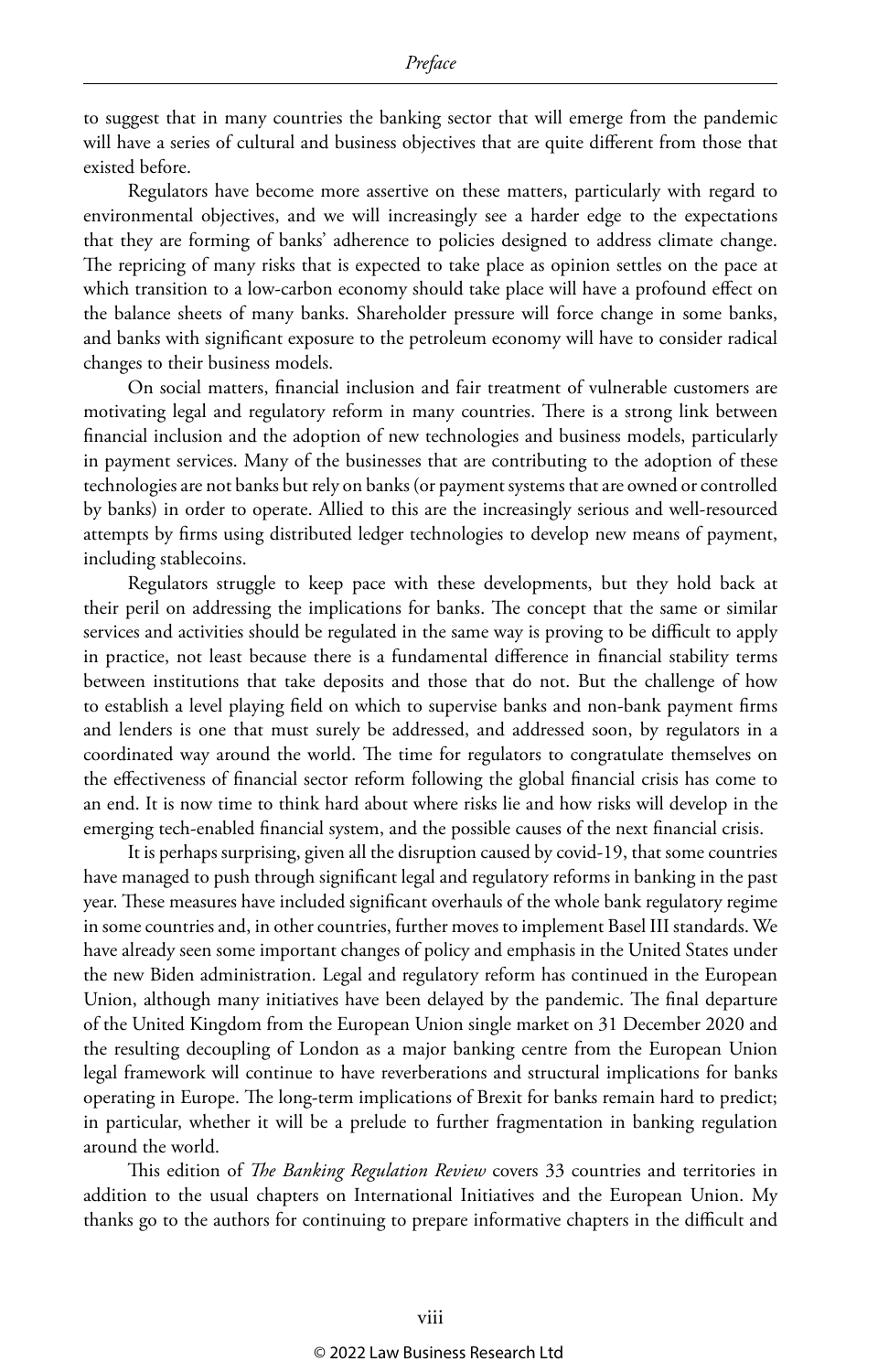uncertain conditions in which many of them have been working over the past year. They continue to make this book the useful overview and guide to banking regulation around the world that it is.

Thank you also to the partners and staff of Slaughter and May in London and Hong Kong for continuing to support and contribute to this book, and in particular to Nick Bonsall, Ben Kingsley, Peter Lake, Emily Bradley, Ben Goldstein, Selmin Hakki, David Kasal, Tolek Petch, David Shone, Adrien Yeung and Ada Zhang.

The team at Law Business Research once again deserve great thanks for their hard work and understanding of the authors on this edition. Thank you, in particular, to Hannah Higgins.

#### **Jan Putnis**

Slaughter and May London April 2022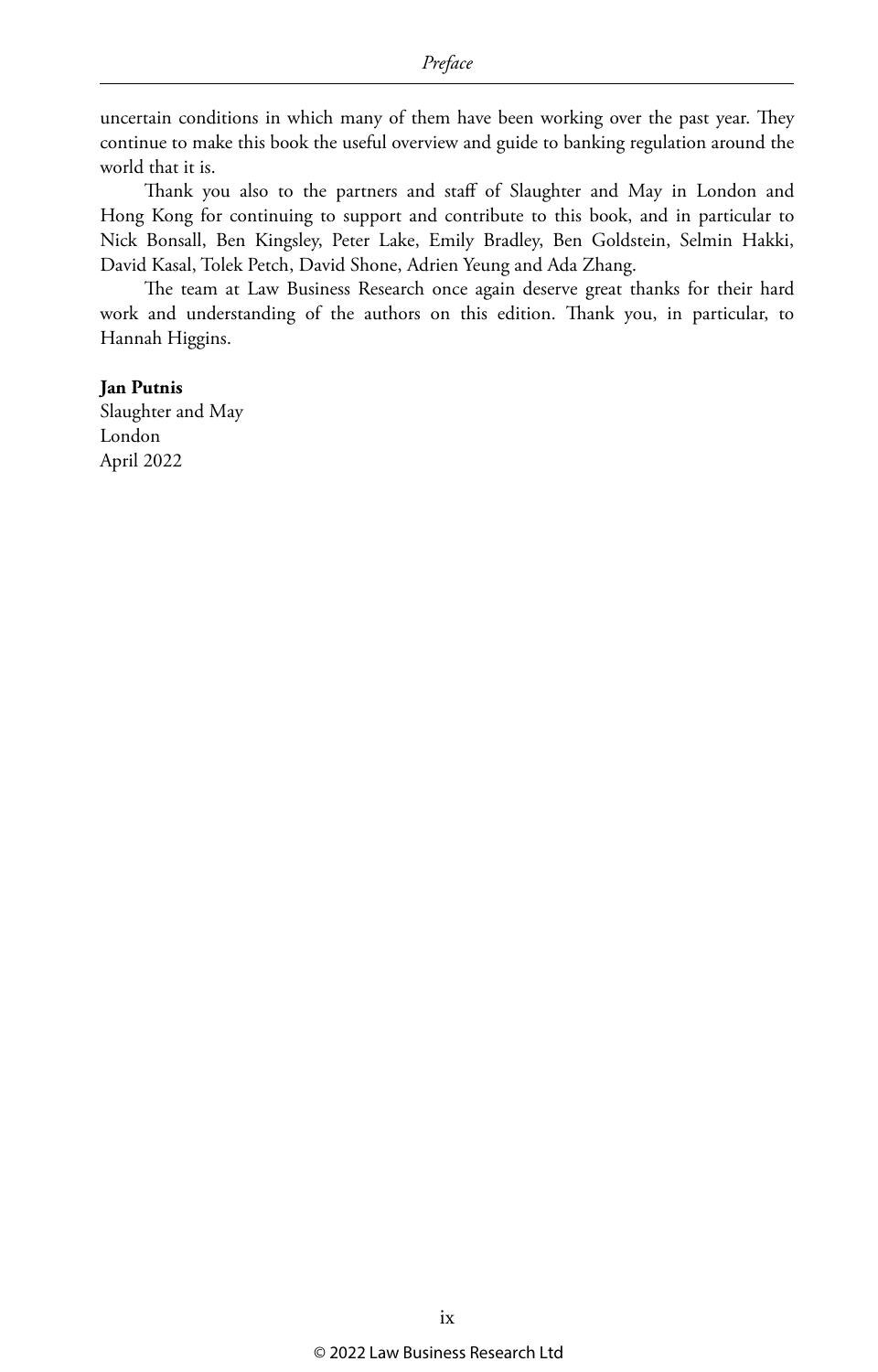**Chapter 10**

### FINLAND

*Janne Lauha, Hannu Huotilainen and Heidi Lumme*

#### **I INTRODUCTION**

The Finnish banking sector is characterised by a strong presence of pan-Nordic banking groups in Finland coupled with robust local financial and banking groups, and specialised institutions. Finland suffered a severe banking crisis between 1991 and 1994 that thoroughly reshaped the banking sector. Partly because of this experience and ensuing structural changes, Finnish banks were able to weather the global financial crises that began in 2008 more resiliently than some of their European peers. Also, in the continuing covid-19 pandemic, Finnish banks' ability to absorb losses and provide credit has remained strong. According to the Finnish Financial Supervisory Authority (FIN-FSA), the Finnish banking sector's capital ratios have remained stronger than the European average even if the capital rations weakened slightly during 2021.<sup>2</sup> Banks are well-capitalized, liquid, and profitable, and the lowering of structural capital buffer requirements at the onset of the pandemic provided additional lending and loss-absorbing capacity. However, the banking sector is large and highly concentrated, and banks are highly exposed to residential and commercial real estate, the latter facing headwinds from the pandemic.<sup>3</sup>

According to the Ministry of Finance, in the forecast, the deterioration of the pandemic is expected to slow down the recovery of the economy temporarily. The recovery of the economy will continue strong in 2022 in sectors where production has not yet reached its pre-pandemic level. In spite of the slowing down of growth, the economic outlook of the business sector has remained good and confidence in the future is strong. Employment is improving rapidly, and the unemployment rate is declining. Acceleration of inflation is expected to remain temporary. Rapid growth and the end of spending on managing the pandemic will quickly reduce the general government deficit in 2021–2023. However, the deficit will not be fully eliminated during the period of rapid economic growth, as public expenditure is structurally higher than revenue. Finland's gross domestic product is expected to grow by 3.4 per cent in 2021. The deterioration of the covid-19 pandemic in late 2021 increases uncertainty for economic decision-makers and will temporarily slow down economic growth around the turn of the year. Finland's GDP growth will remain at 3 per cent in

<sup>1</sup> Janne Lauha is a partner, Hannu Huotilainen is a counsel and Heidi Lumme is an associate at Castrén & Snellman Attorneys Ltd.

<sup>2</sup> Source: The Finnish Financial Supervisory Authority press release 3 December 2021.

<sup>3</sup> Source: 'Finland: Staff Concluding Statement of the 2021 Article IV Mission' by IMF on 19 November 2021.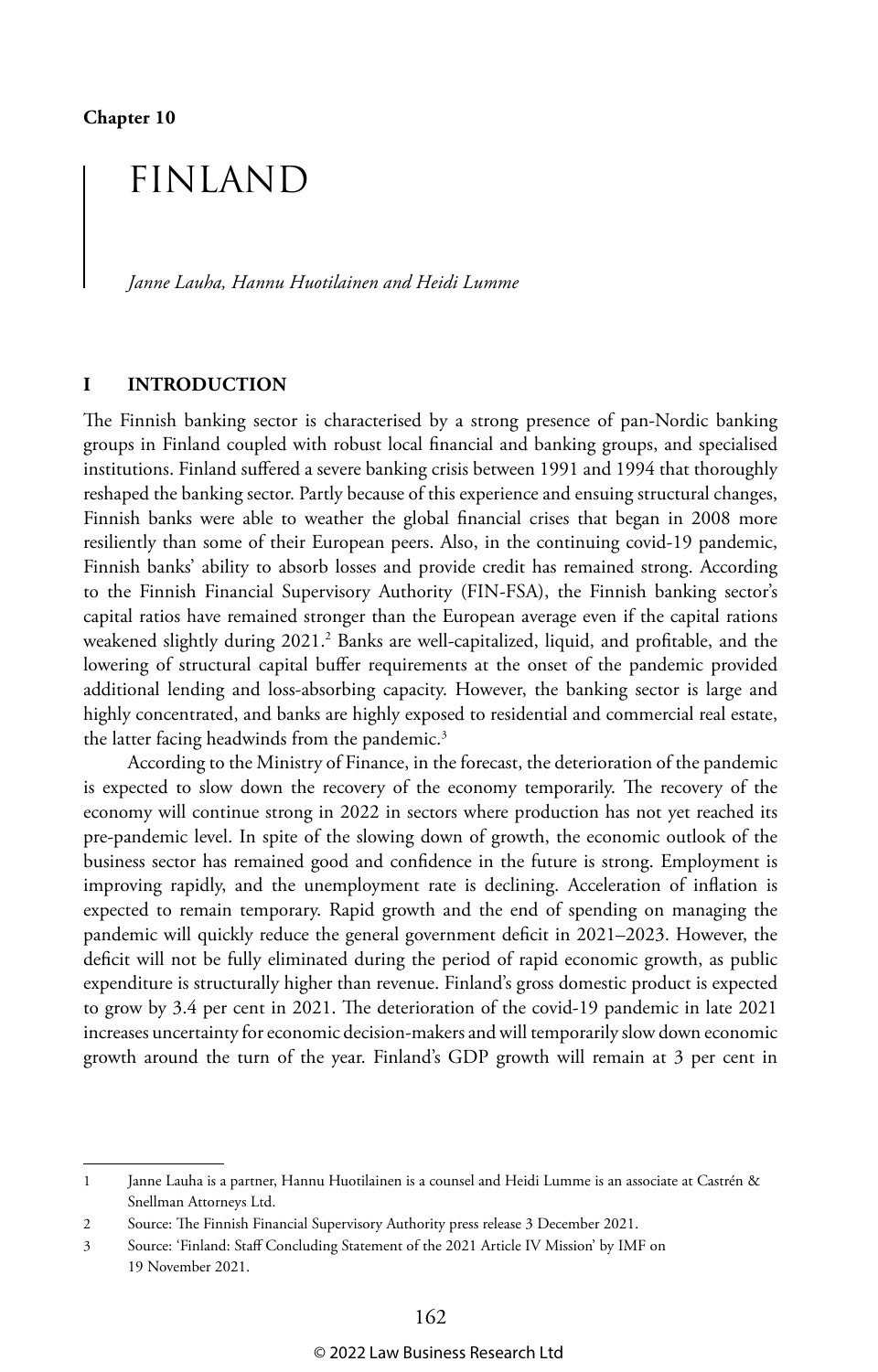2022, as production in many sectors is still below the pre-pandemic level.<sup>4</sup> During the fourth quarter of 2021, the number of loans granted to corporations was slightly higher than in the same period of 2020.<sup>5</sup> Finnish households drew down  $\epsilon$ 1.4 billion of new housing loans in January 2022, up by about  $\epsilon$ 30 million on the same month last year. At the end of January 2022, the stock of housing loans stood at  $€107.1$  billion, and the annual growth rate of the stock was 4 per cent. The stock of Finnish households' deposits at the end of January 2022 stood at  $E109.4$  billion, and the average interest rate on the deposits was 0.03 per cent.<sup>6</sup>

The largest credit institutions in Finland measured by total assets as at 31 December 2021 were Nordea Group with €570.4 billion, OP Financial Group (previously OP Pohjola Group, including 121 cooperative banks) with  $E174.1$  billion, Municipality Finance Plc with €46.4 billion, the Savings Bank Group with €13.1 billion and Aktia Group with €11.7 billion.

Regulatory measures adopted during 2021 were comprehensively still defined by the crisis caused by the covid-19 pandemic, which caused unforeseen market turbulence in both the global and the Finnish financial markets. The year saw Finnish banks playing an important role in supporting the real economy by way of, for example, offering more funding to businesses and households in order to alleviate the impacts of the economic crisis caused by covid-19. 2021 saw Finnish banks abandon certain alleviating acts adopted in the previous year, such as grace periods to borrowers. Certain trends that have been prominent in the Finnish financial market for some years now, such as digitalisation, public efforts to curb household debt and a focus on sustainable business and growth, also influenced the Finnish financial markets in 2021 with the pandemic contributing to the development of some of them. For example, the Financial Supervisory Authority has encouraged banks to refrain from granting particularly large and long loans. Covid-19 has accelerated the adoption of digital banking with more Finnish customers choosing – or rather being forced to choose – digital channels for their interactions. The Finnish banks have also continued to focus more on sustainability factors influencing their operations and sustainable financing. For example, Nordea Group has launched green loans at reduced rates for small and medium-sized enterprises in Finland and Sweden in collaboration with the European Investment Fund. Further, the implementation of the EU's second banking package (CRR II/CRD V $^{\prime}$  and BRRD II/SRM II<sup>8</sup>) aiming to further reinforce banks' ability to withstand potential shocks was commenced in the Finnish parliament, which adopted the amendments in March 2021.

<sup>4</sup> Source: 'Economic Survey', Winter 2021 by the Finnish Ministry of Finance, published on 20 December 2021.

<sup>5</sup> Source: Bank of Finland, 28 February 2022.

<sup>6</sup> Source: Bank of Finland, 1 February 2022.

<sup>7</sup> Regulation (EU) 2019/876 and Directive (EU) 2019/878, respectively.

<sup>8</sup> Directive (EU) 2019/879 and Regulation (EU) 2019/877, respectively.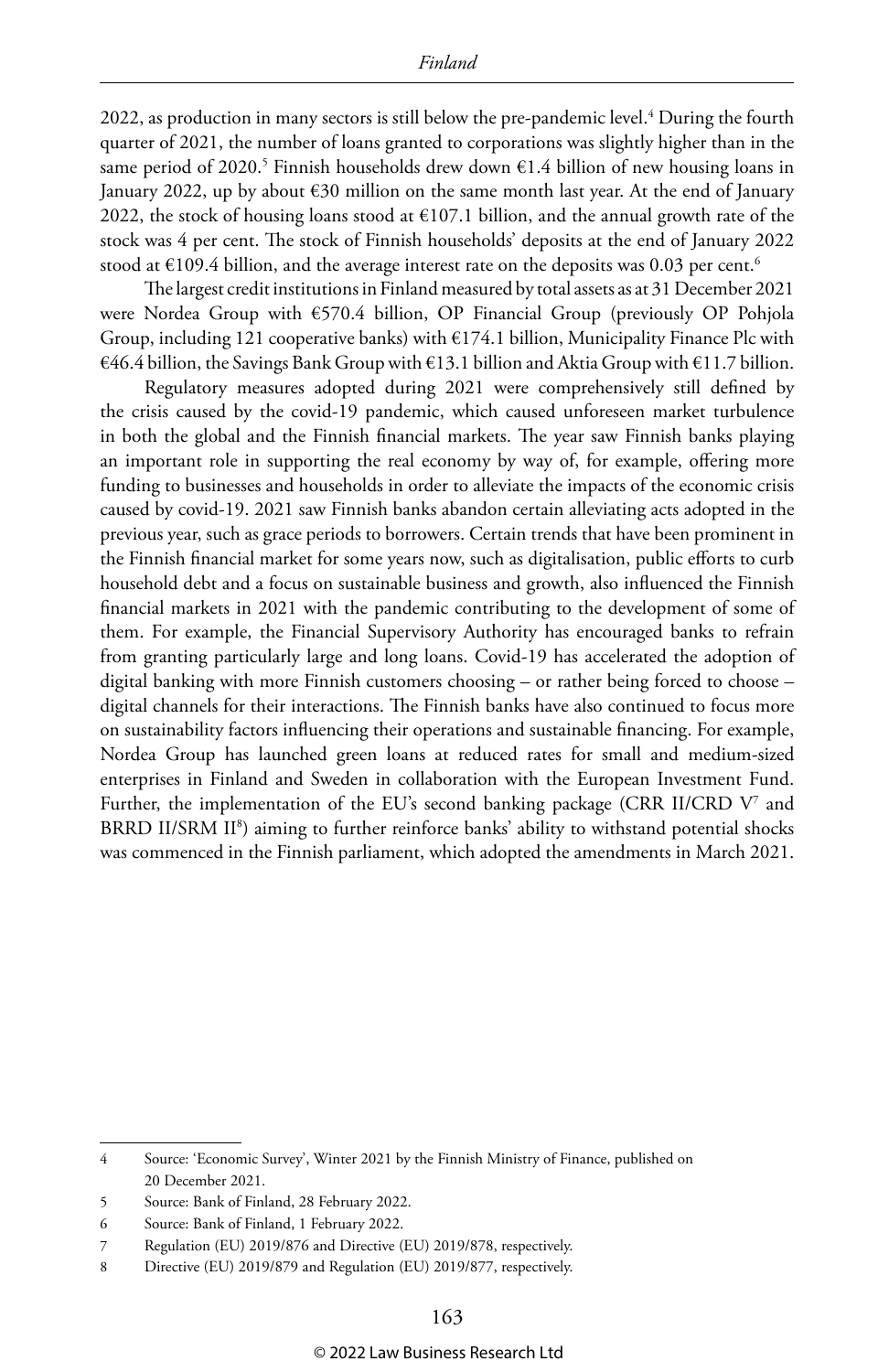#### **II THE REGULATORY REGIME APPLICABLE TO BANKS**

The primary law governing credit institutions in Finland is the Act on Credit Institutions (ACI).9 The ACI entered into force in August 2014, replacing the previous act of the same name. One of the main objectives of the reform was to implement, via the ACI, the Capital Requirements Directive IV (CRD IV)<sup>10</sup> and the Capital Requirements Regulation (CRR)<sup>11</sup> into Finnish legislation.

The ACI is generally applicable to all credit institutions. In addition, there are other laws on specific matters that are applicable to banks of particular forms. Deposit banks are categorised as commercial banks (banks in the form of a limited company), cooperative banks or savings banks, each of which are subject to their own specific regulation. As such, the regulatory framework in Finland consists of various laws governing specific forms of banking activities. The most important laws and regulations are the following:

- the ACI, which governs, inter alia, the establishment and management of credit institutions. The definition of a credit institution includes deposit banks and credit societies. As a general law applicable to all credit institutions, the ACI lays down the authorisation requirements, defines the permitted business activities and sets out the conduct of business rules. The ACI also contains provisions on capital adequacy and liquidity requirements;
- *b* the Act on Commercial Banks and Other Credit Institutions in the Form of a Limited Company,12 which regulates the operations of commercial banks. This Act lays down provisions regarding, inter alia, the division, merger, liquidation and bankruptcy of commercial banks. The Companies Act,<sup>13</sup> as a generally applicable law, governs the corporate aspects of commercial banks except as otherwise provided for in the Act on Commercial Banks and Other Credit Institutions in the Form of a Limited Company or in the ACI;
- *c* the Act on Cooperative Banks and Other Credit Institutions in the Form of a Cooperative,<sup>14</sup> which regulates the operations of cooperative banks. The Act lays down provisions regarding, inter alia, the division, merger, liquidation and bankruptcy of cooperative banks. The Cooperatives  $Act<sub>3</sub><sup>15</sup>$  as a generally applicable law, governs the corporate aspects of cooperative banks except as otherwise provided for in the Act on Cooperative Banks and Other Credit Institutions in the Form of a Cooperative or in the ACI. There are two cooperative bank groups operating in Finland: OP Financial Group and POP Bank Group. At the end of 2021, OP Financial Group was made up of 121 independent cooperative banks, while POP Bank Group consisted of 21 independent cooperative banks;

<sup>9</sup> Act on Credit Institutions 8.8.2014/610.

<sup>10</sup> Directive 2013/36/EU.

<sup>11</sup> Regulation (EU) No. 575/2013.

<sup>12</sup> 28.12.2001/1501.

<sup>13</sup> 624/2006.

<sup>14</sup> 423/2013.

<sup>15</sup> 421/2013.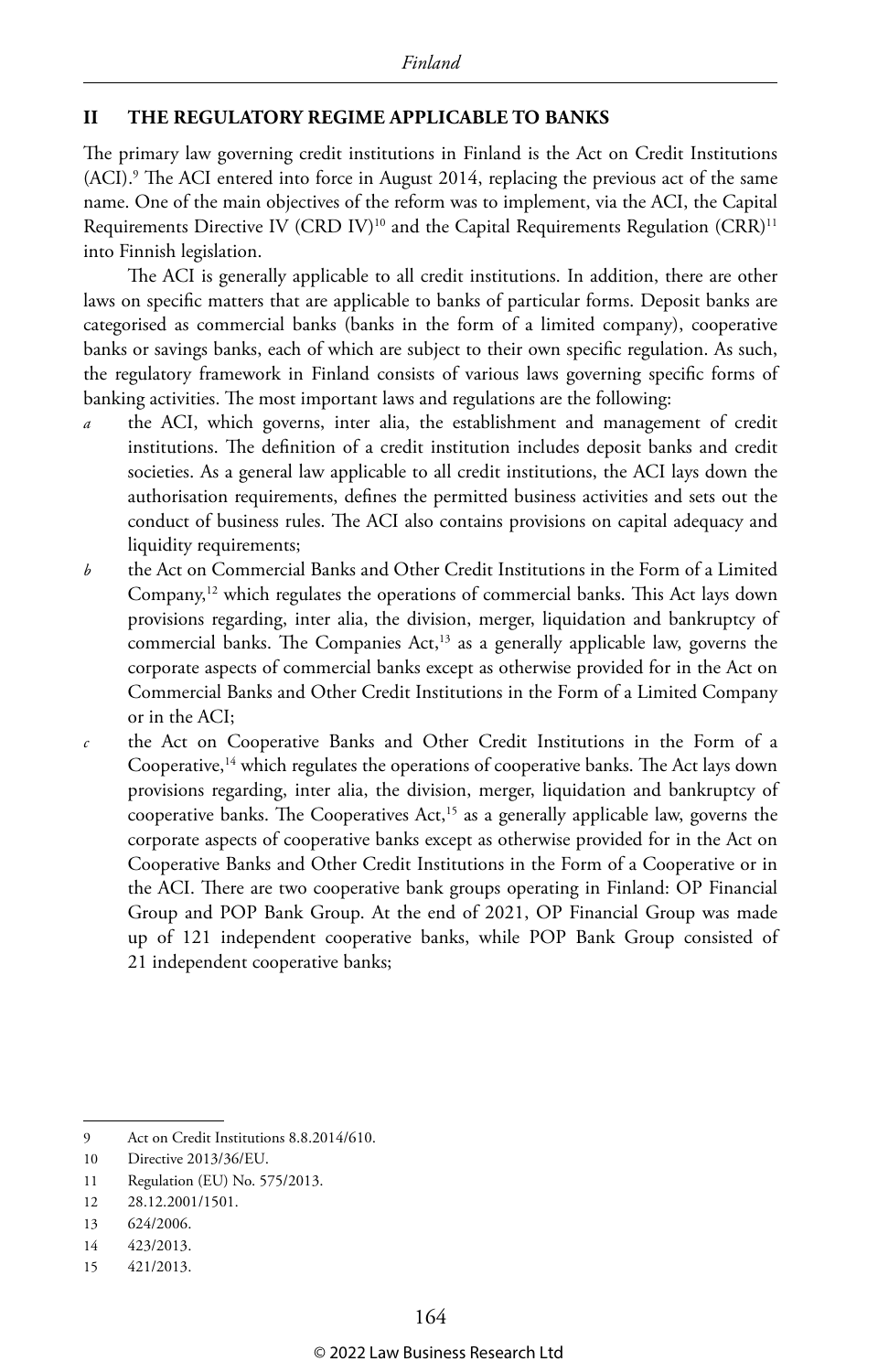- *d* the Act on Covered Bonds<sup>16</sup> and the Act on Mortgage Societies,<sup>17</sup> which regulate the operations of mortgage banks and mortgage societies, respectively. Mortgage banks and mortgage societies are credit institutions that specialise in the financing of residential and commercial real estate. However, their role is not significant in the Finnish financing sector owing to the strong position of deposit banks as providers of financing; *e* the Savings Bank Act,18 which governs the operations of savings banks that have the special purpose of promoting saving. At the end of 2021, there were 18 regional savings banks operating in Finland;
- *f* the Deposit Banks Amalgamation Act (the Amalgamations Act).19 An amalgamation of deposit banks comprises a cooperative central institution, the companies belonging to the central institution's consolidation group, the member credit institutions and the companies belonging to the member credit institutions' consolidation groups, and the credit institutions, financial institutions and service companies in which the aforementioned institutions jointly hold more than half of the voting rights. Under the Amalgamations Act, a central institution is liable for the debts of its member credit institutions. Furthermore, the member credit institutions are jointly liable for each other's debts. Pursuant to the Amalgamations Act, the aggregate amount and liquidity of the amalgamation's own funds are monitored at the amalgamation level on a consolidated basis; and
- *g* regulations and guidelines issued by the FIN-FSA.

As regards banking services provided by non-Finnish banks, the ACI sets out conditions under which non-Finnish credit institutions may provide their services in Finland. Credit institutions from countries belonging to the European Economic Area (EEA) may provide banking services in Finland either by establishing a branch or by providing cross-border services, provided that a notification is submitted to the FIN-FSA in accordance with the passporting regime available to EEA credit institutions. Credit institutions from non-EEA countries are not able to take advantage of the passporting regime available to EEA credit institutions; consequently, if a credit institution from a non-EEA country intends to provide its services in Finland, this must happen through a branch with prior authorisation from the FIN-FSA. The authorisation procedure for non-EEA credit institutions is comparable to the authorisation procedure applicable to Finnish credit institutions. At present, there are three authorisations for non-EEA credit institutions in force in Finland. In addition, a non-EEA credit institution may establish a representative office in Finland by notifying the FIN-FSA thereof. The representative office may not engage in banking services, however.

<sup>16</sup> 151/2022. The President of the Republic of Finland has on 11 March ratified the Finnish Covered Bond Act (CBA; 151/2022) to implement the Covered Bond Directive (EU) 2019/2162 (the Covered Bond Directive). When entering into force on 8 July 2022, the CBA will repeal the Finnish Act on Mortgage Credit Bank Activity (688/2010).

<sup>17</sup> 8.12.1978/936.

<sup>18</sup> 1502/2001.

<sup>19</sup> 599/2010.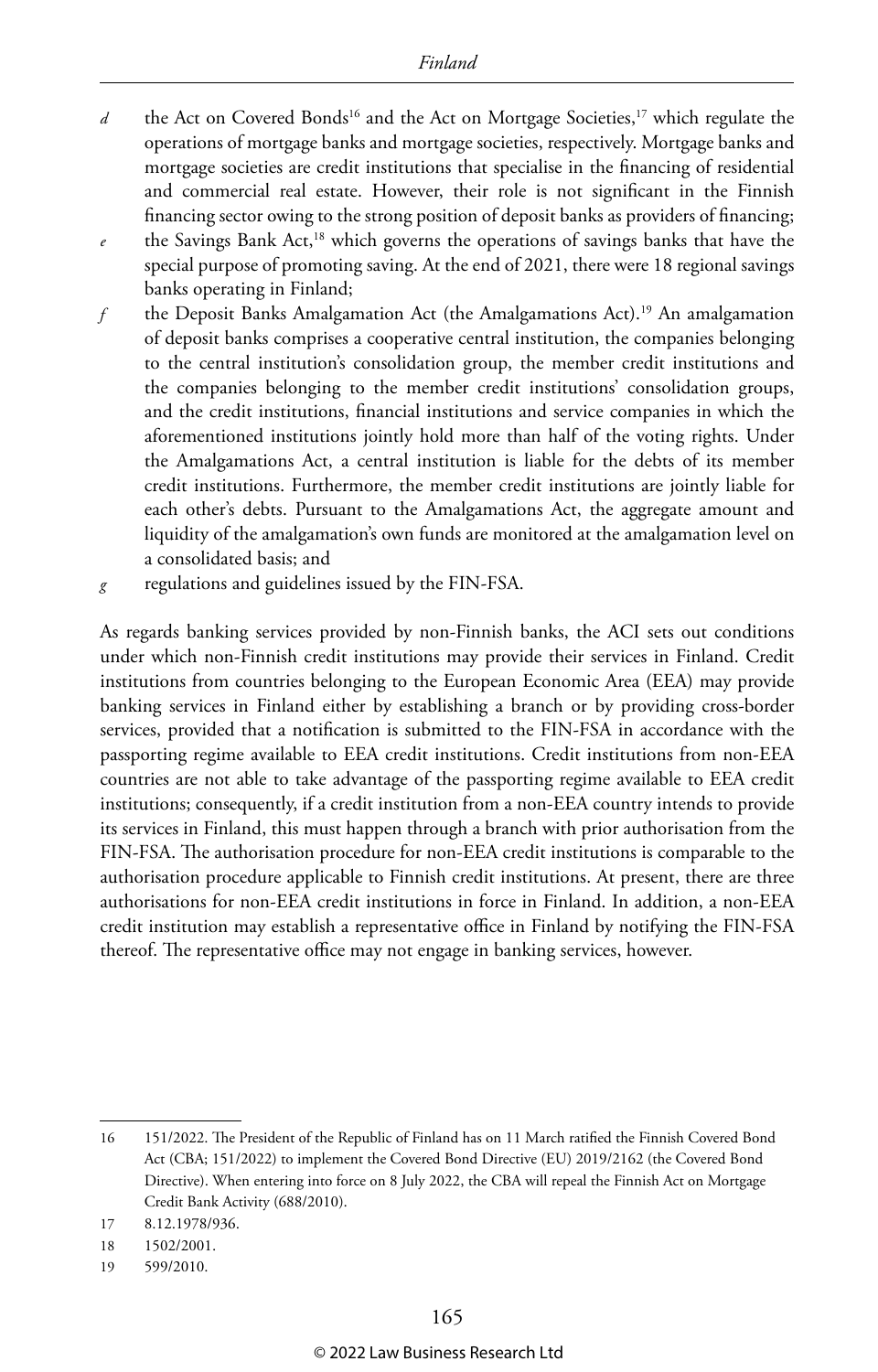#### **III PRUDENTIAL REGULATION**

#### **i Relationship with the prudential regulator**

The FIN-FSA is responsible for the supervision of Finland's financial sector. The objectives of the FIN-FSA's activities are to enable balanced operations of credit institutions and other supervised entities as well as to foster public confidence in financial market operations. The FIN-FSA is further responsible for, inter alia, promoting compliance with good practice in the financial markets and disseminating general knowledge about the markets. These objectives and the duties of the FIN-FSA have been included in the Act on the Financial Supervisory Authority,<sup>20</sup> which sets forth a comprehensive list of the FIN-FSA's duties and delineates its supervisory powers. While the FIN-FSA operates in connection with the Bank of Finland, it makes independent decisions in its supervisory work. In addition to that work, the FIN-FSA is the authority that grants authorisations needed by many financial market participants, such as credit institutions, investment firms, fund management companies and insurance companies.

When carrying out its supervisory duties, the FIN-FSA has considerable authority to obtain information from the entities under its supervision, regardless of any rules on confidentiality. Furthermore, the entities supervised by the FIN-FSA are required to regularly file various reports to the FIN-FSA, which uses the reported data to monitor the supervised entities' economic standing and risks, and to analyse their profitability, capital adequacy, risks and business volumes.

The FIN-FSA may exercise various supervisory powers, such as imposing a temporary prohibition on a person holding a managerial position in a supervised entity or, in extreme circumstances, cancelling an authorisation granted to a supervised entity. Moreover, the FIN-FSA may impose administrative sanctions, including administrative fines, public warnings and penalty payments. By the entry into force of the ACI in 2014, the sanctioning powers of the FIN-FSA were extended notably. In particular, the maximum amounts of penalty payments were increased significantly, bringing the maximum amounts of the penalty payments the FIN-FSA may impose for failures to comply with certain requirements of the ACI in line with the maximum penalties provided for in CRD IV.

A significant change took place in the supervisory regime when the new single supervisory mechanism (SSM) commenced its operations in Europe in November 2014. The SSM is a system of financial supervision comprising the European Central Bank (ECB) and the competent national authorities of the participating EU Member States. The legal basis for the SSM is Council Regulation (EU) No. 1024/2013. Within the SSM, the ECB will directly supervise significant credit institutions, and will have an indirect role in the supervision of less significant credit institutions, which continue to be supervised by their national supervisors in close cooperation with the ECB. At the time of writing, three Finnish credit institutions and groups (Nordea Group, OP Financial Group and Municipal Finance Plc) as well as the Finnish branch of Danske Bank A/S have been classified as significant institutions, and they have been transferred to the direct supervision of the ECB.

Under the SSM, the FIN-FSA will not use its powers directly where the ECB has jurisdiction. Therefore, in respect of institutions subject to the ECB's direct supervision, the powers of the FIN-FSA described herein should be read also to refer to the ECB under the SSM.

20 878/2008.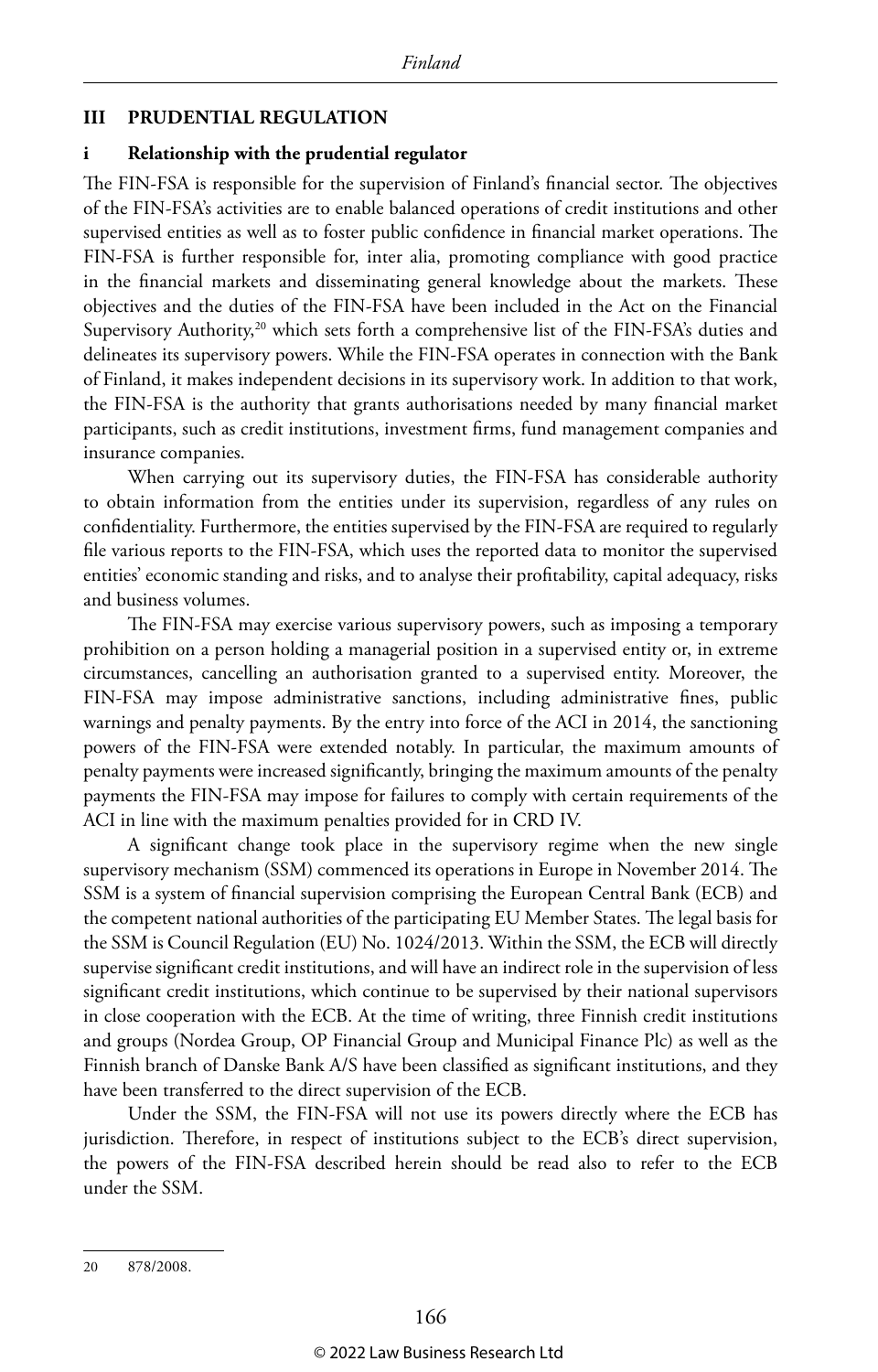The Act on the Financial Supervisory Authority contains specific provisions for the supervision of foreign supervised entities and their branches in Finland, and on cooperation with foreign supervisory authorities.

#### **ii Management of banks**

The board of directors of a bank shall create a framework for the bank's internal governance. To fulfil this and other tasks, the board may opt to create committees or other working groups that are charged with assisting the board in fulfilling its duties. The day-to-day operations of the bank are the responsibility of its senior management, consisting of, for example, the managing director and members of the management group. It should be noted that while there is no legal requirement to have a management group, it is recommended to create such a body to provide assistance to the bank's managing director in the fulfilment of his or her duties.

In addition to the organisational requirements discussed above, a bank's managers must fulfil certain obligations (as set forth in the ACI and in the FIN-FSA's regulations and guidelines) to manage the bank professionally and in a way that complies with sound business principles. All banks must maintain an effective risk-management system that seeks to manage and reduce risks to the bank's liquidity and capital adequacy. The FIN-FSA's supervision of banks' corporate governance procedures takes particular note of certain items including, inter alia:

- *a* the planning and management of a bank's activities;
- *b* the establishment of an internal audit function;
- *c* the organisation of a bank's activities in general (identification of conflicts of interest, storage of information, effective customer complaint procedures, etc.); and
- *d* whether the bank maintains sufficient personnel for its operations, has created and follows a strategic business plan, and ensures that its operations are governed according to sound professional and ethical standards.

Each credit institution is required to follow certain rules, pursuant to the ACI, which include a requirement to have a remuneration policy that is in line with the business strategy, objectives, values and long-term interests of the institution. Additionally, remuneration policies must be consistent with, and promote, sound and effective risk management, and must not encourage risk-taking that exceeds the level of tolerated risk of the institution. The rules of the ACI governing remuneration policies are in line with those of CRD IV.

#### **iii Regulatory capital and liquidity**

Authorisation for a credit institution will be granted if the preconditions set out in the ACI are met. These include, inter alia, that the share capital, cooperative capital or basic capital must be at least  $\epsilon$ 5 million and fully paid at the time of granting a licence, and that the credit institution must meet the capital requirements set out in the ACI.

The implementation of the CRD IV package introduced significant changes to the prudential regulatory regime applicable to Finnish credit institutions, including increased capital requirements, and changes in the elements of own funds and in the calculation of own fund requirements. The directly applicable CRR entered into force in Finland on 1 January 2014, whereas the requirements of CRD IV were implemented in Finland through the ACI.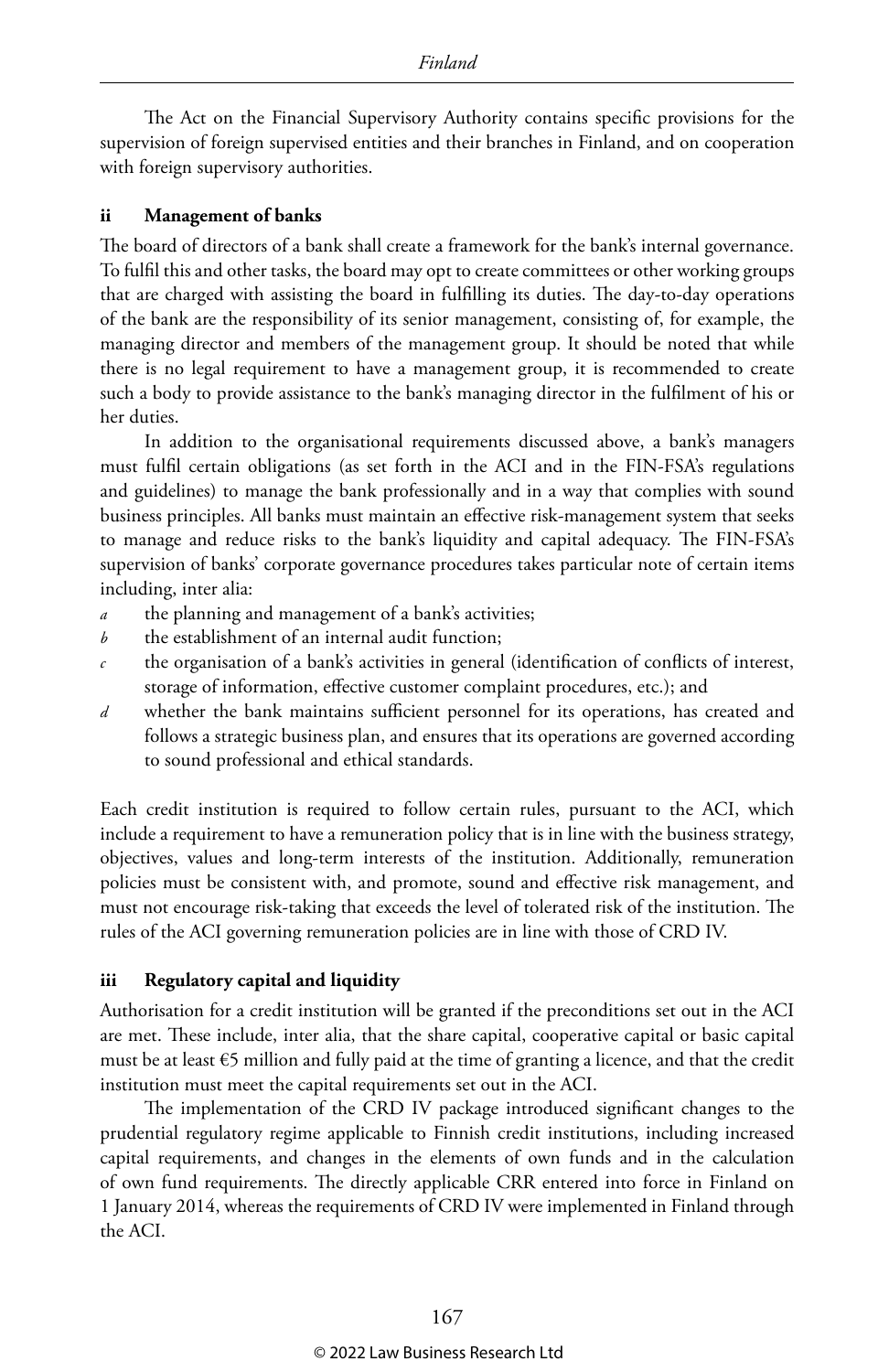In light of the implementation of the CRD IV package, Finnish regulatory capital and liquidity requirements are determined in accordance with both the CRR and the ACI. Pursuant to the ACI, a Finnish credit institution must continuously hold the required minimum amount of own funds and consolidated own funds, calculated in accordance with both the CRR<sup>21</sup> and Chapter 10 of the ACI. Under the ACI, the definition of own funds corresponds to the definition of own funds as set forth in the CRR.22

Pursuant to the CRR, credit institutions must have a Common Equity Tier 1 capital ratio of at least 4.5 per cent, a Tier 1 capital ratio of 6 per cent and a total capital ratio of 8 per cent (each ratio expressed as a percentage of the total risk exposure amount). Furthermore, pursuant to the ACI, an additional capital conservation buffer of 2.5 per cent has been applicable to all credit institutions since 1 January 2015. The FIN-FSA is also authorised to set a countercyclical buffer of zero to 2.5 per cent based on macroprudential analysis. Both the additional capital conservation buffer and the countercyclical buffer must be satisfied with Common Equity Tier 1 capital. At the time of writing, the FIN-FSA has not imposed the countercyclical buffer. Since 1 January 2018, the FIN-FSA has been authorised to set a systemic risk buffer of between 1 and 5 per cent on credit institutions, applicable from 1 January 2019 at the earliest. The most recent decision of the FIN-FSA regarding the level of systemic risk buffer requirements for Finnish credit institutions was issued on 6 April 2020. Finally, there is an additional capital buffer requirement for other systemically important institutions (O-SIIs) whose failure or other malfunction would be expected to jeopardise the stability of the national financial system. The O-SII buffer for credit institutions operating in Finland may be set at zero to 2 per cent of the total risk exposure amount and must be satisfied with Common Equity Tier 1 capital. At the time of writing, the FIN-FSA has imposed additional capital requirements (O-SII buffers) on three Finnish credit institutions.<sup>23</sup>

The ACI also contains specific provisions on the consolidated supervision of banking groups, including provisions on the calculation of own funds on a consolidated basis, consistent with the CRR and CRD IV.

The FIN-FSA has issued further national regulations and guidelines on the calculation of capital requirements and large exposures. These instructions are related to the national application of the CRR and contain, inter alia, the FIN-FSA's guidelines on the categorisation of various Finnish capital instruments into Common Equity Tier 1, Additional Tier 1 or Tier 2 instruments for the purposes of satisfying the own funds requirements imposed by the CRR and the ACI.

As regards liquidity requirements, Finnish credit institutions must comply with the liquidity requirements set forth in the CRR and as further specified by the Commission Delegated Regulation.<sup>24</sup>

#### **iv Recovery and resolution**

Directive 2014/59/EU, providing for the establishment of a European-wide framework for the recovery and resolution of credit institutions and investment firms (BRRD), entered into force on 2 July 2014. EU Member States were required to adopt and publish the implementing regulations to comply with the BRRD by 31 December 2014. In addition,

<sup>21</sup> Article 92(3) of the CRR.

<sup>22</sup> Article 4(1)(118) of the CRR.

<sup>23</sup> These credit institutions are Nordea Group, OP Financial Group and Municipal Finance Plc.

<sup>24</sup> Commission Delegated Regulation (EU) 2015/61.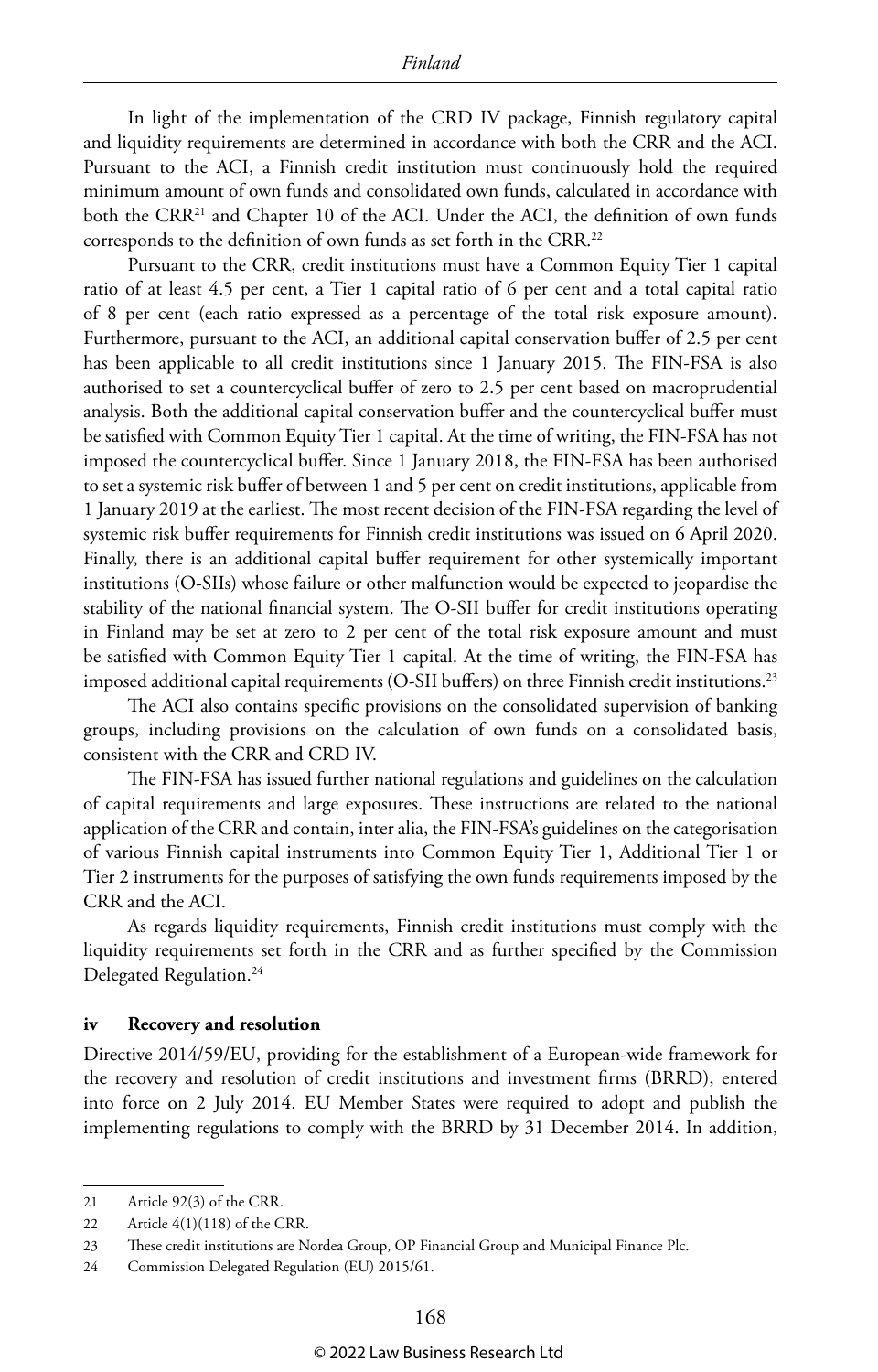the European Union has adopted a directly applicable regulation governing the resolution of the most significant financial institutions in the eurozone (i.e., a regulation establishing a Single Resolution Mechanism Regulation (the SRM Regulation)).25

In Finland, the BRRD was implemented mainly through two new acts: the Act on Resolution of Credit Institutions and Investment Firms (the Resolution Act)<sup>26</sup> and the Act on the Financial Stability Authority.<sup>27</sup> The latter regulates the Finnish Financial Stability Authority (the Stability Authority), which is the national resolution authority and is responsible for the resolution of credit institutions and investment firms in Finland. Among its key tasks, the Stability Authority draws up resolution plans for institutions, decides whether a failing institution is to be placed under resolution and applies the necessary resolution tools to an institution under resolution. The implementation of the BRRD also involved amendments to dozens of existing acts, most notably to the ACI, and the repeal of the Act on the Temporary Bank Levy and of the Act on the Government Guarantee Fund.

Under the recovery and resolution regime, credit institutions are generally required to draw up recovery plans to secure the continuation of their business in the event of financial distress. These plans must include options for measures to restore the financial viability of the institution and must be updated annually. The plans must be submitted to the scrutiny of the FIN-FSA.

In the context of the new legislation, the FIN-FSA has been empowered to apply early intervention tools to banks and investment firms. These tools may be used if the FIN-FSA has solid reasons to believe that an institution will fail in regard to its licensing conditions, liabilities or obligations under the capital adequacy regulations within the next 12 months. The early intervention tools include, inter alia, the right of the FIN-FSA to:

- *a* require the bank's management to implement measures included in the recovery plan;
- *b* convene a general meeting of shareholders for the purpose of taking necessary decisions for recovery;
- *c* require the removal of members of the bank's management; and
- *d* require changes to the legal and financial structure of the institution.

Pursuant to the Resolution Act, the Stability Authority shall set up and maintain a resolution plan for each institution. The resolution plan must be ready for execution in the event that the institution needs to be placed in a resolution process.

The Resolution Act vests the Stability Authority with resolution powers and tools as provided in the BRRD. If the Stability Authority considers that an institution is failing or likely to fail, and that there is no reasonable prospect that any private or early intervention measures or write-down of capital instruments would prevent the failure, and further that resolution is necessary in the public interest, the Stability Authority is empowered to declare and initiate a resolution process in respect of the institution.

During such a process, the institution could be subject to the exercise of a number of resolution tools: mandatory write-down of debts or conversion of debts into equity (bail-in), sale of business, bridge institution and asset separation. To continue the operations of the institution, the Stability Authority has the power to decide upon covering the losses of the institution by reducing the value of the institution's share capital or cancelling its shares.

<sup>25</sup> Regulation (EU) No. 806/2014.

<sup>26</sup> 1194/2014.

<sup>27</sup> 1195/2014.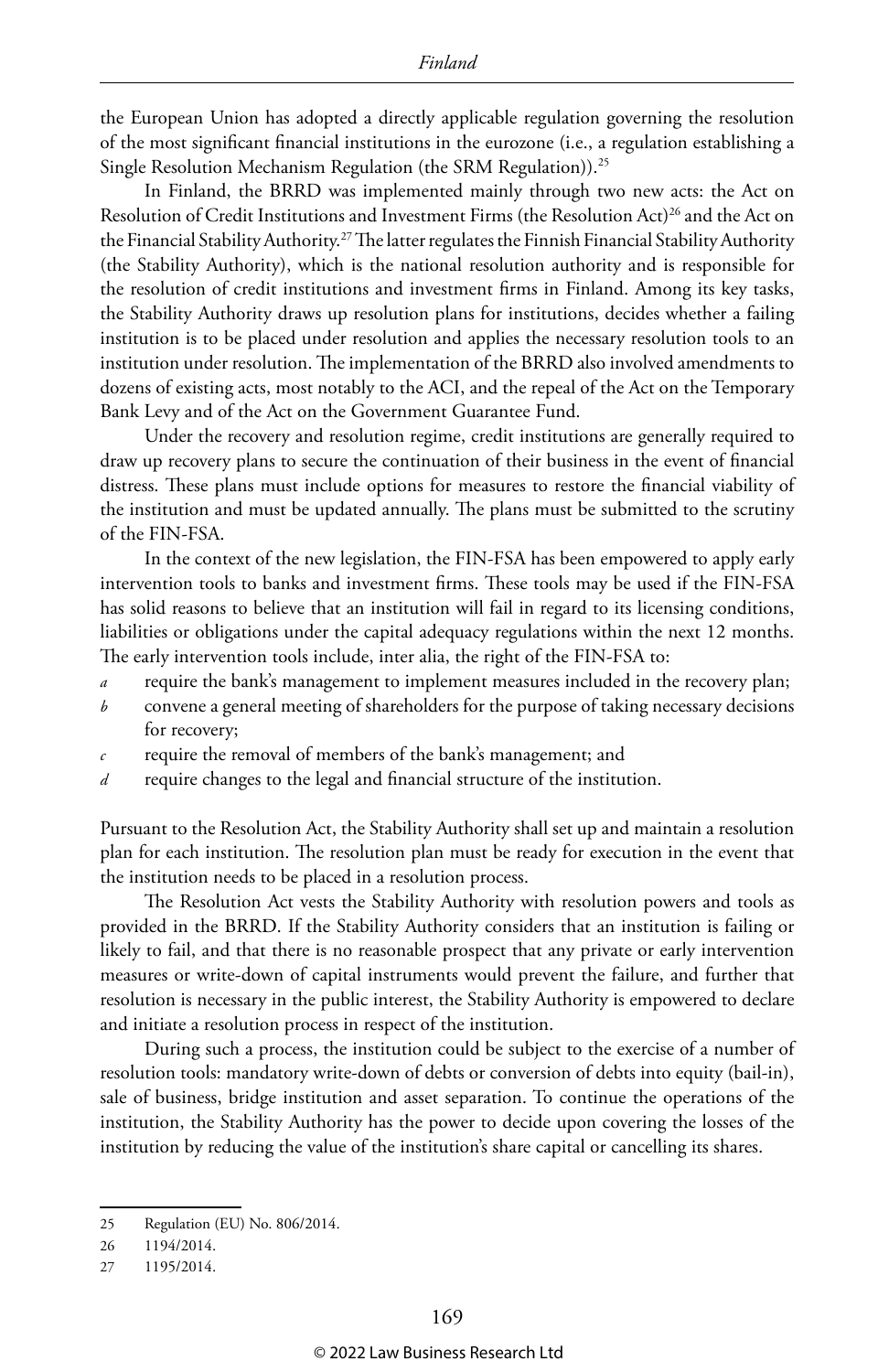The BRRD (and consequently, the Resolution Act) provides a requirement for credit institutions to meet the minimum requirement for own funds and eligible liabilities (MREL) designed to ensure sufficient loss-absorbing capacity to enable the continuity of critical functions without recourse to public funds. All institutions must meet an individual MREL requirement calculated as a percentage of total liabilities and own funds and set by the relevant resolution authorities. The Stability Authority has started gathering information from credit institutions in its direct jurisdiction. Based on the gathered information, the Stability Authority has been preparing individual resolution plans and decisions on eligible liabilities under MREL for Finnish credit institutions. The process and schedule of the planning and decision process varies between institutions.

The SRM Regulation has established a pan-European resolution authority, the Single Resolution Board (SRB). The SRB has been fully operational, with a complete set of resolution powers, since January 2016. These powers have replaced the resolution powers of the Stability Authority in respect of the Finnish institutions that are subject to the SRM Regulation.<sup>28</sup>

As part of the single resolution mechanism, a new Single Resolution Fund (SRF) managed by the SRB commenced operations in January 2016. Finnish credit institutions must pay annual contributions to the SRF. The amount of the contributions shall be determined in accordance with the SRM Regulation.

The Finnish parliament adopted extensive changes to the ACI and the Resolution Act by implementing the changes relating to the EU's second banking package. The main amendments further specify the grounds for setting various capital requirements; lay down provisions concerning the setting of an equity ratio basis of certain capital requirements or asset distribution restrictions; impose a licensing requirement on financial sector holding companies and extend certain aspects of the regulation and monitoring of credit institution activities to cover these holding companies; lay down provisions on a new calculation model for assessing the interest risks of financial accounts; lighten the regulation of credit institutions' remuneration; and partially expand the circle of people covered by the regulation of related party lending. As for resolution, the main amendments supplement the regulation concerning the minimum requirement for own funds and eligible liabilities and lay down provisions on new powers for the resolution authority to restrict the distribution of assets by institutions and suspend the implementation of agreements. Furthermore, in relation to amalgamations of deposit banks, the Stability Authority was given powers to use the resolution tools towards the whole amalgamation including its central institution and member banks if the amalgamation as a whole fulfils the criteria for resolution.

#### **IV CONDUCT OF BUSINESS**

The ACI sets out the conduct of business rules for banks and lays down provisions on civil and criminal liability for breaching those rules.

As regards the activities banks may engage in, all credit institutions may provide various financing services (such as lending, leasing and factoring) as well as other services covered by their licence, but only deposit banks are entitled to accept deposits from the public. The regulation concerning payment accounts with basic features was amended through the adoption of the Payment Accounts Directive<sup>29</sup> (PAD) via the ACI on 1 January 2017.

<sup>28</sup> Namely Nordea Bank Plc, OP Cooperative and Municipal Finance Plc.

<sup>29</sup> Directive 2014/92/EU.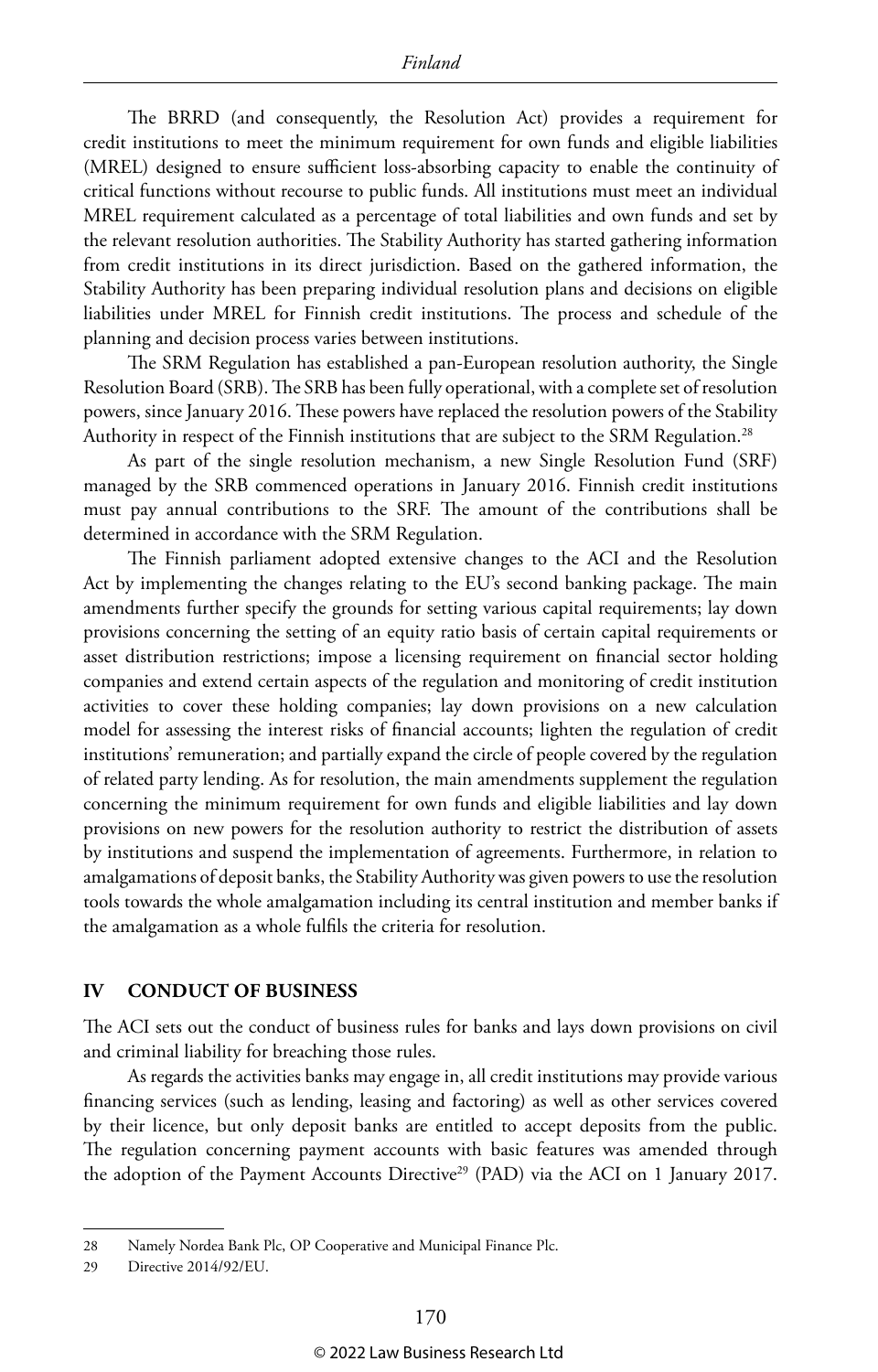Pursuant to the ACI, customers are always entitled to certain basic banking services, as a result of which deposit banks may only refuse to open a payment account with basic features and to offer payment services relating to that payment account for weighty reasons, such as non-compliance by the customer with anti-money laundering obligations. Following the implementation of the PAD, online banking credentials are also considered a part of basic banking services, and banks may no longer refuse to offer online banking credentials to, for example, customers with a bad credit history.

With the entry into force of the ACI in 2014, certain new conduct rules of business obligations were introduced in the legislation; these include the obligation for banks to comply with good banking practice, the content of which is likely to evolve in the future. Furthermore, a binding maximum loan-to-value (LTV) ratio for housing loans was introduced in the legislation. The binding maximum LTV ratio, and the FIN-FSA's power to tighten this ratio, entered into force on 1 July 2016. In November 2015, the FIN-FSA issued specific guidelines on the calculation of the LTV ratio to harmonise the LTV concept in the market of housing loans for personal customers. Foreign (non-Finnish) credit institutions providing services in Finland must also comply with these guidelines.

The ACI also provides banks' clients with extensive protection as regards banking secrecy. In practice, banking secrecy rules are generally strictly applied in Finland, although there are certain notable statutory exemptions to the banking secrecy obligations, including the ability to provide information within the same group of companies for certain purposes, and the right of certain authorities to obtain information.

Since the enactment of the ACI, the legislation now contains express provisions requiring non-Finnish credit institutions to comply with the conduct of business obligations set forth in the ACI when offering banking services in Finland, irrespective of whether these services are offered through a Finnish branch or on a cross-border basis.

The ACI contains provisions on both civil and criminal liability, although breaches of certain provisions of the ACI are governed by the Finnish Penal Code. Under the ACI, civil liability for damage caused due to wilful misconduct or negligence when performing their duties extends to the founder of a credit institution, the members of its supervisory board and board of directors, as well as the credit institution's managing director.

#### **V FUNDING**

The main source of funding for banks operating in Finland is deposits. The banks fill the funding gap between lending to customers and accepting deposits by issuing bonds mainly to international wholesale capital markets. The market demand for the bond issuances of Finnish banks has remained satisfactory. The market has seen the introduction of CRR-compliant Additional Tier 1 and Tier 2 instruments. As part of the CRR regime, banks need to consider the capital adequacy treatment of each of the instruments. Being cautious about any possible strings attached, Finnish banks have not resorted to ECB special funding facilities to any significant extent.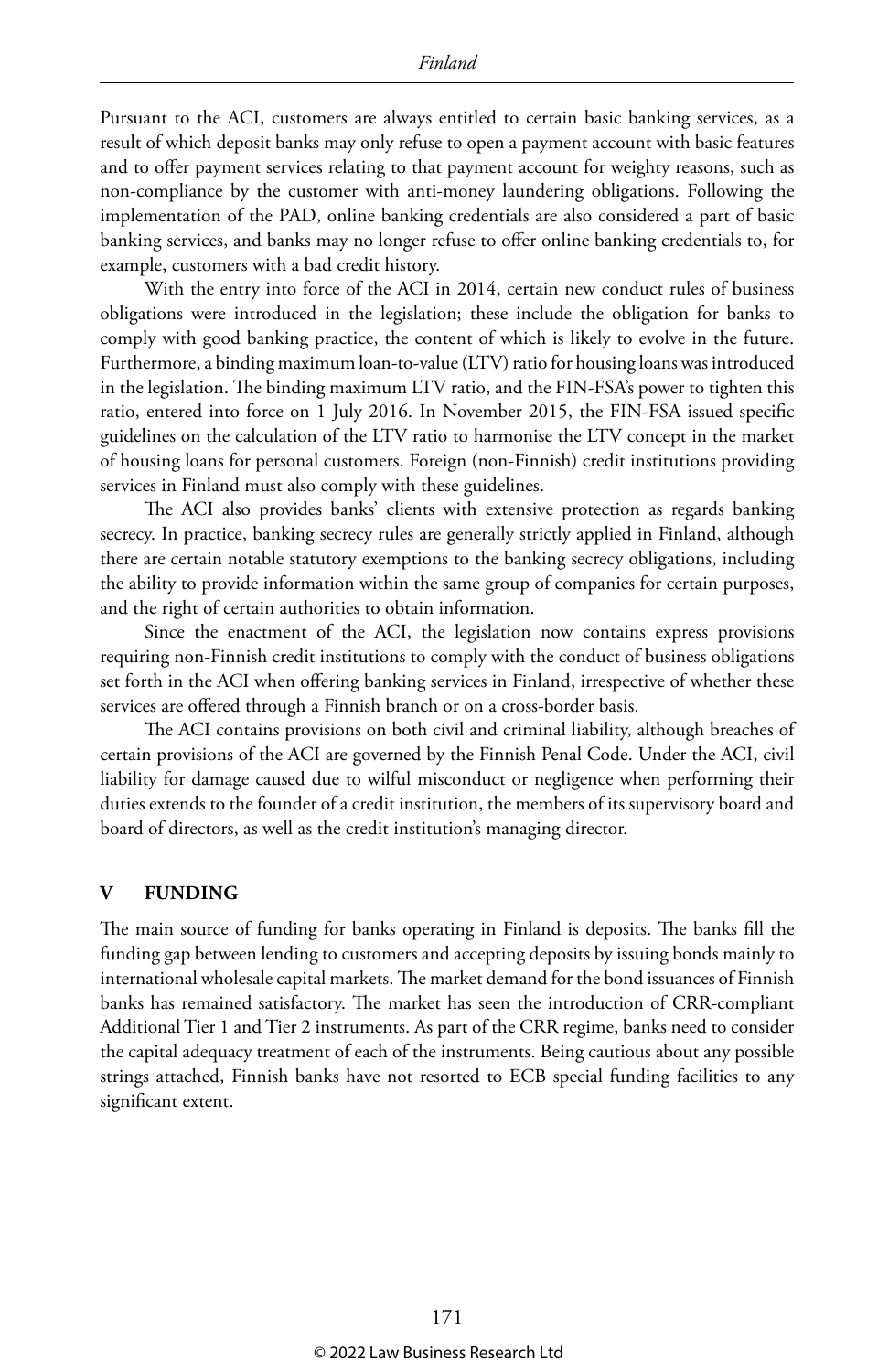#### **VI CONTROL OF BANKS AND TRANSFERS OF BANKING BUSINESS**

#### **i Control regime**

Prior notification to the FIN-FSA is required when acquiring shares or interests, either directly or indirectly, in a credit institution and thereby establishing a qualifying holding (i.e., at least 10 per cent of the shares or comparable other capital of the credit institution, or at least 10 per cent of the voting rights or other holding entitling the holder to exercise similarly significant influence in the credit institution).

The FIN-FSA must also be similarly notified if the holding in a credit institution is increased so that the proportion of the share or comparable other capital or voting rights held reaches or falls below any of the thresholds of 20, 30 or 50 per cent of the same, or results in the credit institution becoming or ceasing to be a subsidiary of the acquirer. The same notification requirements apply where an acquirer is party to an agreement or other arrangement that, if or when effected, will result in the acquirer's holding reaching, exceeding or falling below one of the aforementioned thresholds.

The names of the owners of holdings referred to above, as well as the sizes of those holdings, must be notified by the credit institution or its financial holding company to the FIN-FSA at least once a year, and any changes in the ownership of any holdings that have come to its notice must immediately be notified by the credit institution or its financial holding company.

The FIN-FSA may, within 60 business days of receipt of the notification, object to the acquisition of the holding if the holding would endanger the business operations of the credit institutions being carried out in accordance with prudent and sound business principles, and the endangerment is grounded on a breach of additional approval criteria.

The FIN-FSA may prohibit the exercise of voting rights in the credit institution by the acquirer for periods of one year at a time where an acquisition violated the acceptance criteria of the FIN-FSA's opposition or is not duly notified to the FIN-FSA, resulting in, inter alia, the suspension of all the rights related to shares or participations in a credit institution other than the right to profit.

#### **ii Transfers of banking business**

The Act on Commercial Banks and Other Credit Institutions in the Form of a Limited Company contains provisions on mergers, demergers and transfers of business of a credit institution operating in the form of a limited liability company. Corresponding transfers of business provisions are also included in the Savings Bank Act and in the Act on Cooperative Banks and Other Credit Institutions in the Form of a Cooperative, which means that savings banks and cooperative banks are also able to transfer business to another credit institution in accordance with the special regime. The provisions require, inter alia, a merger, demerger or transfer plan to be prepared, and public summons to be given to the creditors of the bank, except for its depositors.

Creditors, excluding depositors, are entitled to object to the arrangement, usually within a period of three to four months of the date of the public summons. If the prompt completion of the arrangement is considered necessary by the FIN-FSA to safeguard the stable operation of a credit institution, the arrangement can be executed, despite any objections by creditors whose position will not be jeopardised by the arrangement, in the FIN-FSA's opinion.

Creditors who have objected to the arrangement under any other circumstance must give their consent and receive payment or be granted a security for their claims before the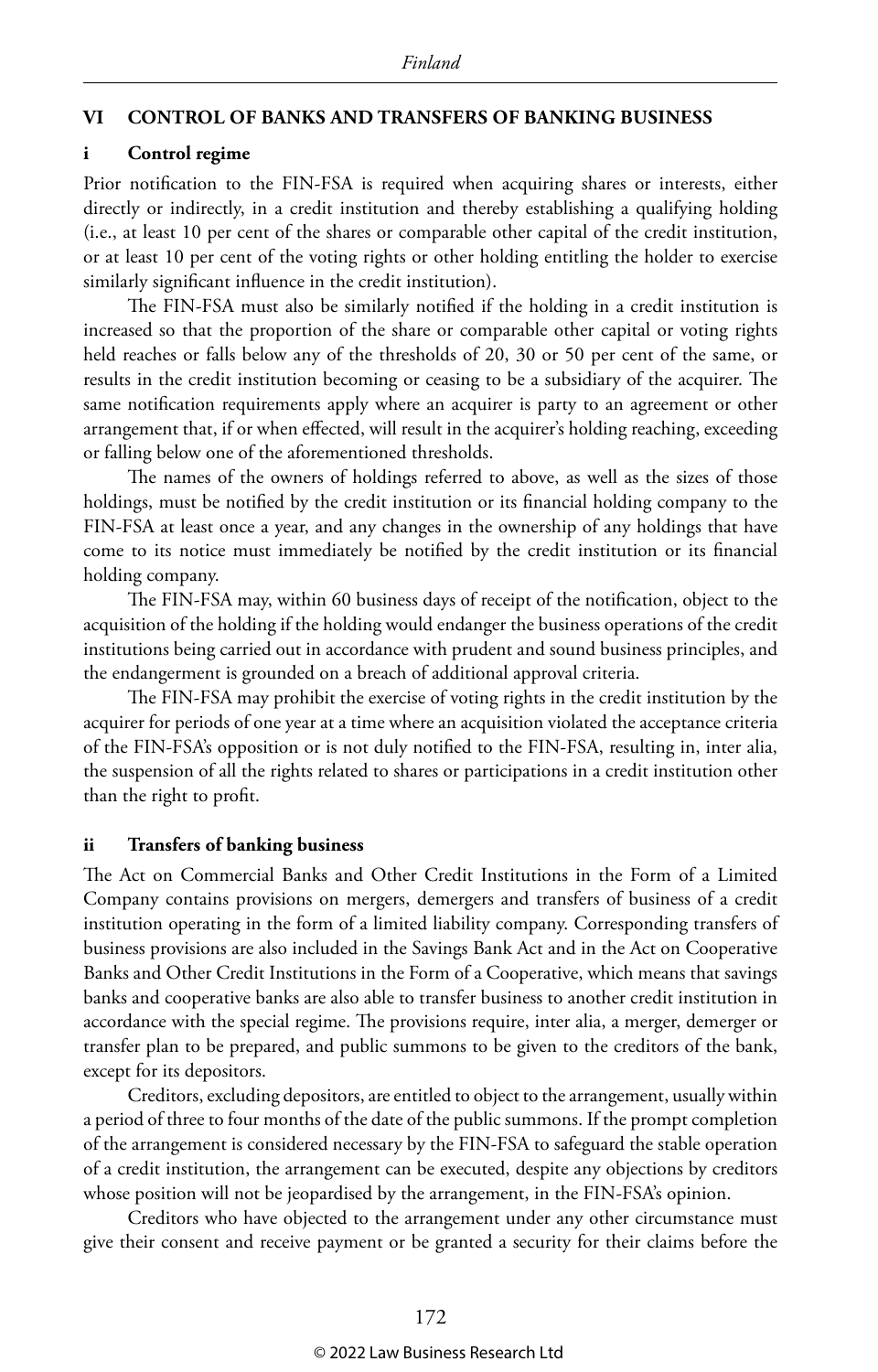completion of the arrangement. Even though they are not considered creditors, banks' depositors must be informed of the arrangement. Depositors whose deposit would be excluded from the deposit guarantee in full or in part are entitled to terminate their deposits.

The FIN-FSA must be informed of the arrangement before the public summons is applied for, and informed in due course of creditors' potential objections. The FIN-FSA has an individual right to object to the arrangement in the event that the receiving party will not need to apply for a new authorisation and the FIN-FSA considers that the arrangement endangers the fulfilment of the conditions for the bank's authorisation.

#### **VII THE YEAR IN REVIEW**

With regard to the regulation of the Finnish banking sector, since 1 January 2018, the FIN-FSA has been authorised to set a systemic risk buffer of 1 to 5 per cent on credit institutions, which has been applicable from 1 January 2019. The FIN-FSA made a decision on the level of systemic risk buffer requirements for Finnish credit institutions on 28 June 2019, but these were removed on 6 April 2020 due to the covid-19 pandemic. On 29 June 2021, the FIN-FSA decided to maintain the O-SII buffer at 2 per cent in the case of Nordea Group, at 1 per cent in the case of OP Financial Group, and at 0.5 per cent in the case of Municipality Finance Plc.30 In June 2021, the FIN-FSA also tightened the loan-to-value ratio with 5 per cent from 90 per cent to 85 per cent for new housing loans granted for the buying of non-first homes, the validity of which has been continued in December 2021.31 The loan-to-value ratio is now at its pre-pandemic level.

Comprehensive amendments were made to the ACI in 2021 in connection with the implementation of the EU's second banking package. Moreover, several amendments were introduced into the Finnish Consumer Protection Act (CPA),<sup>32</sup> which had a concrete effect on the day-to-day operations of Finnish banks and other consumer credit providers. Temporary amendments that mainly concerned setting an interest rate cap of 10 per cent for consumer credit other than goods-or-service-related consumer credit and prohibiting direct marketing of consumer credit were first introduced in early 2020 and later their applicability prolonged until 30 September 2021. The main purpose of the temporary amendments was to ensure that consumers who will be required to rely on credit financing in order to navigate themselves clear of the exceptional situation caused by covid-19 will be able to receive a moderate interest rate for the credit. Although these amendments to the CPA were temporary, the Finnish Parliament commissioned the Ministry of Justice to examine whether some or all of the temporary amendments should be made permanent. As a result, on 11 March 2022, an expert group of the Finnish Ministry of Finance published a report, in which it proposed a permanent lowering of the interest rate cap of consumer credits from 20 to 15 per cent. The new interest rate cap would apply to almost all consumer credits. The goal of these changes is to reduce consumer indebtedness and make the pricing of especially large credits with a long maturity period more reasonable. In addition, marketing of credits is proposed to be amended with additional restrictions, and obtaining credit as well as paying

<sup>30</sup> Source: FIN-FSA macroprudential decision of 29 June 2021.

<sup>31</sup> Source: FIN-FSA macroprudential decision of 16 December 2021.

<sup>32</sup> 38/1978.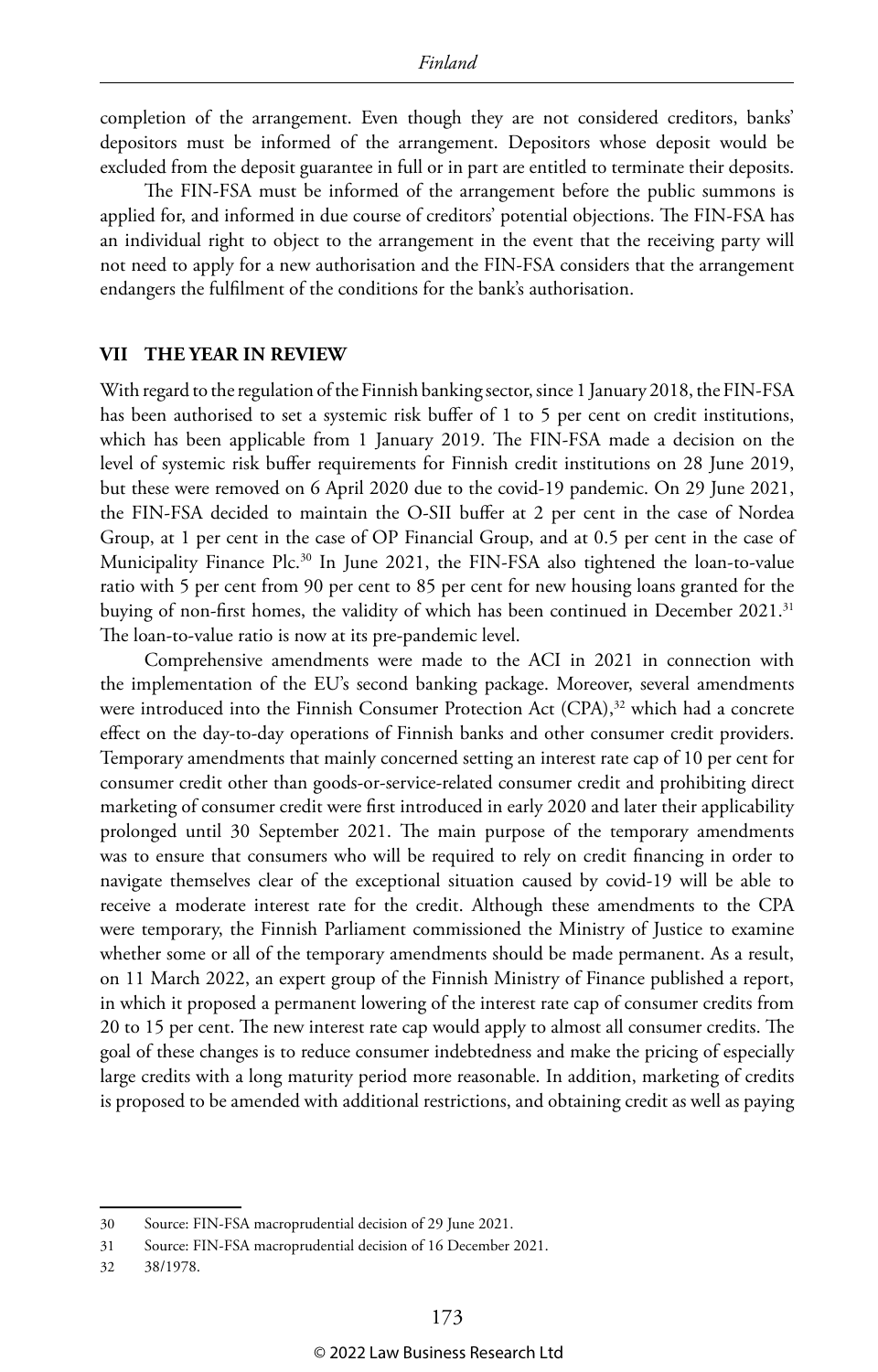with an invoice when making online purchases are proposed to be accompanied by strong identification. Furthermore, the proposal includes new provisions on warnings to be given in credit advertising.

Furthermore, authorities supervising the provision of consumer credit were given new powers and, inter alia, the competence to impose a penalty payment amounting to 4 per cent of the revenue of the consumer credit provider for infringing the Finnish laws pertaining to consumer credit. The Ministry of Finance also recently issued a government proposal that would amend the Finnish laws pertaining to mortgages in accordance with the recommendation of the European Systemic Risk Board to take further policy action to address the medium-term vulnerabilities related to household debt, which can be a source of systemic risk.<sup>33</sup> In December 2021, however, the FIN-FSA considered it necessary to update its recommendation and specified during the second quarter of 2022 in the light of updated information on extension of credit.<sup>34</sup>

The regulatory guidance of the FIN-FSA centred around the pandemic and the mitigation of the effects therewith, after which the regulatory measures started to slowly revert close to their pre-pandemic level. On 27 July 2021, the FIN-FSA decided that it would no longer continue its recommendation to credit institutions under its supervision to refrain from dividend distributions and repurchases and redemptions of shares when the purpose of the purchases and redemptions is to distribute profits after 30 September 2021. The recommendation ended with respect of both distribution of profits and variable remuneration. The FIN-FSA's decision was based on the ECB's decision issued on 23 July 2021 to not continue its recommendation on limiting distribution of profits of credit institutions after 30 September 2021 due to the improved economic situation and decreased uncertainty. In the midst of the pandemic, the FIN-FSA also sought to underline the importance of a functioning credit process, which is more or less the foundation for responsible conduct of business for a credit institution. The FIN-FSA reminded credit institutions of their statutory obligation to comply with good credit practices, including the requirement to conduct themselves responsibly in the event of payment restructuring concerning a consumer, as well as the need to consider any and all restrictions imposed by non-discrimination legislation for the credit institutions' credit granting processes, including the assessment of the customer's creditworthiness.

Further, the Finnish Act on the Supervision System of Bank and Payment Accounts (ASBA) has required that Finnish banks and Finnish branches of EEA banks maintain an information retrieval system for passing on certain information about clients holding an account or safety deposit box in the credit institution to the competent authorities, unless exempted from this obligation by the FIN-FSA. The ASBA is currently proposed to be amended as a means to implement Directive (EU) 2019/1153, laying down rules facilitating the use of financial and other information for the prevention, detection, investigation or prosecution of certain criminal offences, as well as supplementing the Finnish implementation of Directive (EU) 2018/843 (the Fifth Anti-Money Laundering Directive). The amendments are to enter into force in September 2022.

<sup>33</sup> Source: European Systemic Risk Board, 30 October 2019.

<sup>34</sup> Source: FIN-FSA macroprudential decision of 16 December 2021.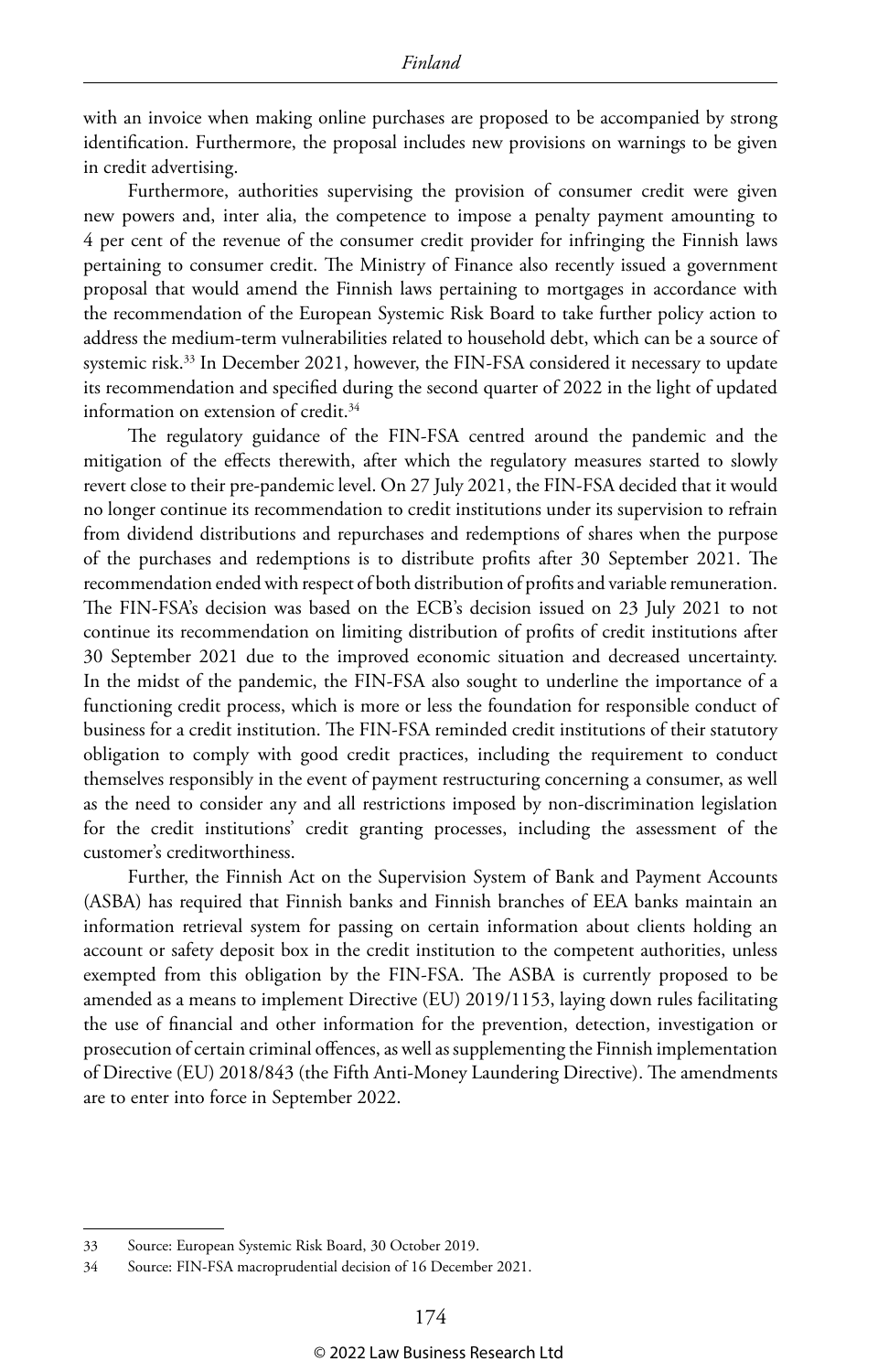#### **VIII OUTLOOK AND CONCLUSIONS**

The continuing covid-19 pandemic and the resulting economic downturn and uncertainty are posing challenges both to customers' repayment capacity and credit institutions' credit processes and operations in the near future. The 'new normal' with regard to the role of digital technologies in customers' personal and professional lives has forced the traditional Finnish financial sector actors to adopt more digital solutions and revise their business models. Nevertheless, the stress tests performed on Finnish banks by the European Banking Authority showed in 2021 that the solvency of the Finnish banking sector would tolerate a strong weakening of the operational environment. This rapid transition into a more digitised world accelerated by the pandemic will open up possibilities for exploitation, as criminals have already targeted several Finnish banks and their customers by, for example, flooding search engine results with fake links and phishing for customers' online bank user identifiers. In order to ensure their uninterrupted operations in the future, it is vital for the Finnish financial sector actors to always focus on management of operational risks and to ensure the integrity of IT systems and information in general.

As has been evident for a while now, sustainability will have a significant effect on the future risks and regulation of actors in the financial sector with, for example, the proposal for a Regulation of the European Parliament and of the Council on European green bonds being further discussed in Finland and in the EU. Moreover, on 23 February 2022 the European Commission adopted a proposal for a Directive on corporate sustainability due diligence. In addition, further regulatory measures to combat the rise of Finnish household debt are also expected to become more concrete in 2022. The Ministry of Finance has issued a government proposal to the Finnish parliament, which would amend the laws pertaining to mortgages, and is expected to introduce, inter alia, a maximum term for housing loans and limitations to housing company loans for new housing construction. The proposal was open to consultations until 11 March 2022, and is expected to be presented before the Finnish Parliament during spring 2022. The proposed acts are expected to enter into force on 1 July 2023. Furthermore, the Finnish government has issued a government proposal for establishment of a positive credit register in Finland to combat over-indebtedness. The Act is supposed to enter into force in August 2022 with a gradual introduction to use.

Despite the continued low interest environment, a fair amount of new regulation and the market turbulence caused by the pandemic, the profitability of the Finnish banking sector has remained good, and the Finnish banking sector has survived the covid-19 pandemic well. The low level of interest rates continues to place a strain on Finnish banks; consequently, they have continued to reinvent their business models and strived to strengthen their ability to compete by undertaking structural reorganisations and rearranging their cost structures. These changes are likely to continue as the general level of interest rates is expected to remain low indefinitely.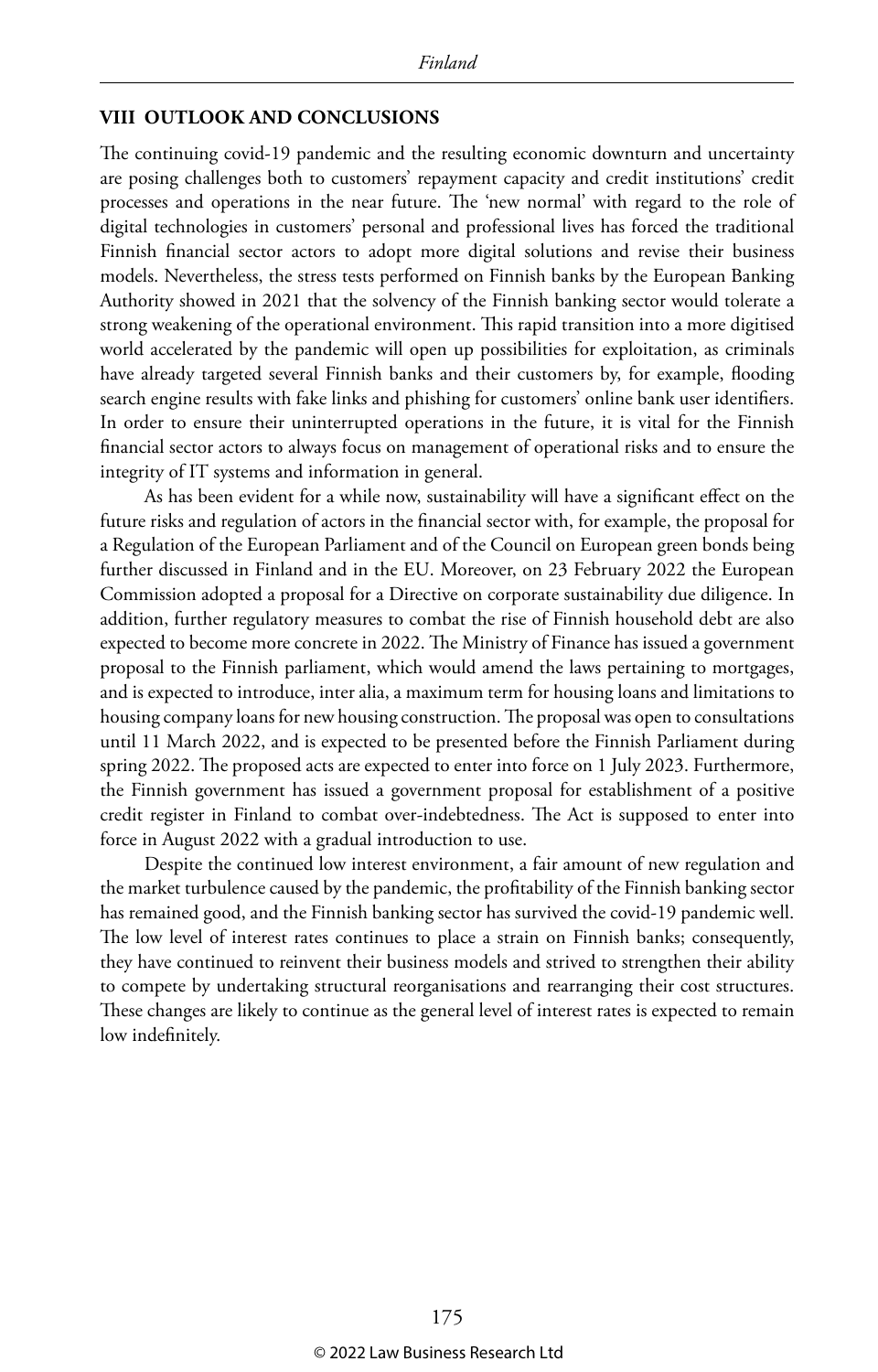# ABOUT THE AUTHORS

#### **JANNE LAUHA**

*Castrén & Snellman Attorneys Ltd*

Janne Lauha specialises in capital markets, financial regulation and corporate law. He has been involved as legal counsel in numerous transactions relating to capital markets, listed companies and regulated institutions. He advises domestic and international financial institutions, insurance companies, issuers and significant shareholders in regulatory matters. He is a recognised legal expert on securities transactions, derivatives and the Finnish system for dematerialised securities.

He has participated in numerous domestic and international law-drafting projects. Since 2006, he has been an appointed expert of the Finnish Ministry of Justice in matters relating to securities law.

#### **HANNU HUOTILAINEN**

#### *Castrén & Snellman Attorneys Ltd*

Hannu Huotilainen advises both domestic and foreign clients in assignments related to capital markets and financial regulation. Prior to joining Castrén & Snellman, he worked for several years in the Finnish financial industry.

#### **HEIDI LUMME**

#### *Castrén & Snellman Attorneys Ltd*

Heidi Lumme advises Finnish and foreign clients in assignments related to capital markets and financial and insurance regulation as well as on corporate governance. She specialises in assisting clients in navigating the ever-widening regulatory framework and in applying domestic, EU and global regulations that impact their business operations.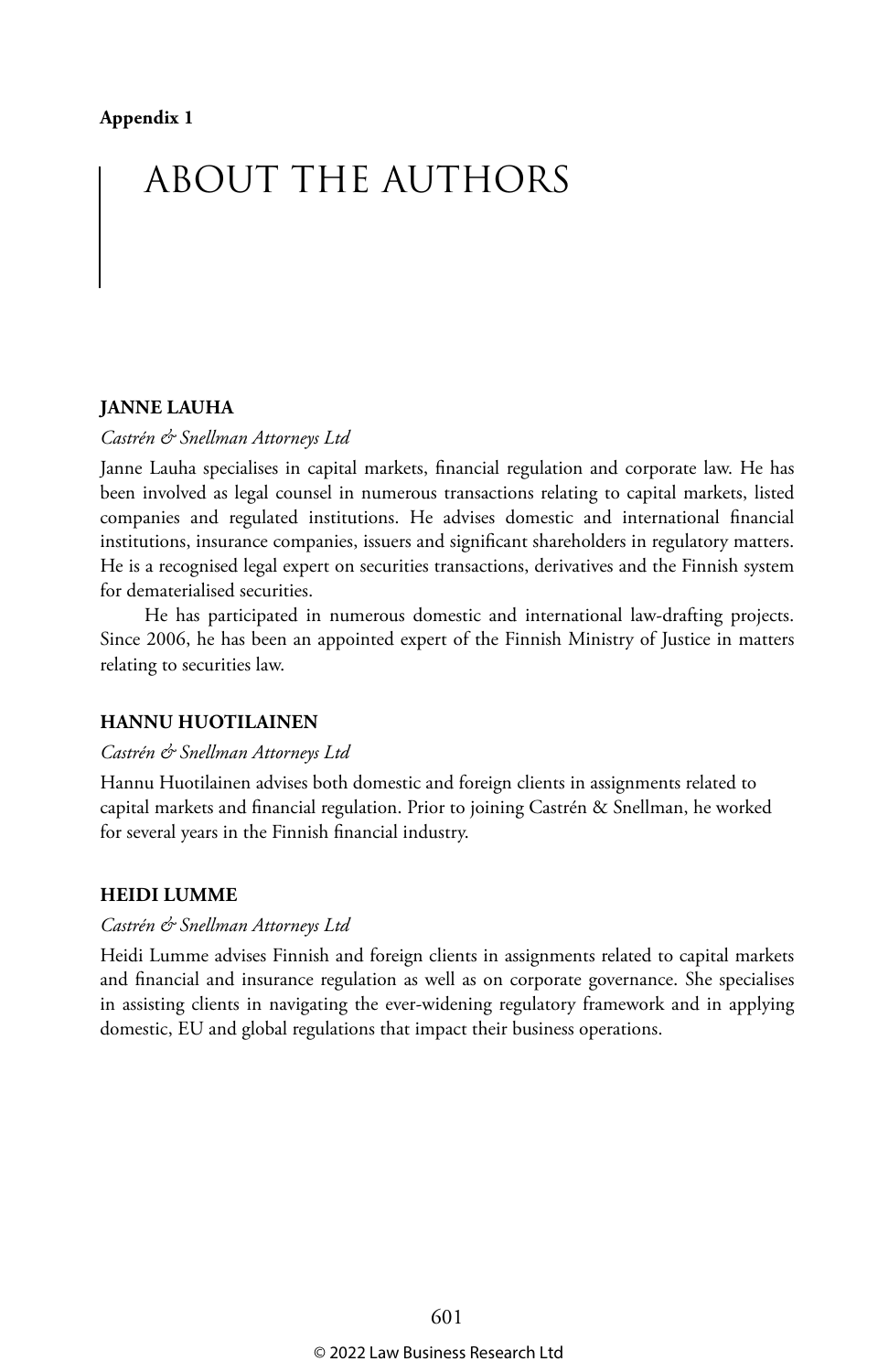#### **CASTRÉN & SNELLMAN ATTORNEYS LTD**

PO Box 233 (Eteläesplanadi 14) 00131 Helsinki Finland Tel: +358 20 7765 765 Fax: +358 20 7765 001 janne.lauha@castren.fi hannu.huotilainen@castren.fi heidi.lumme@castren.fi www.castren.fi